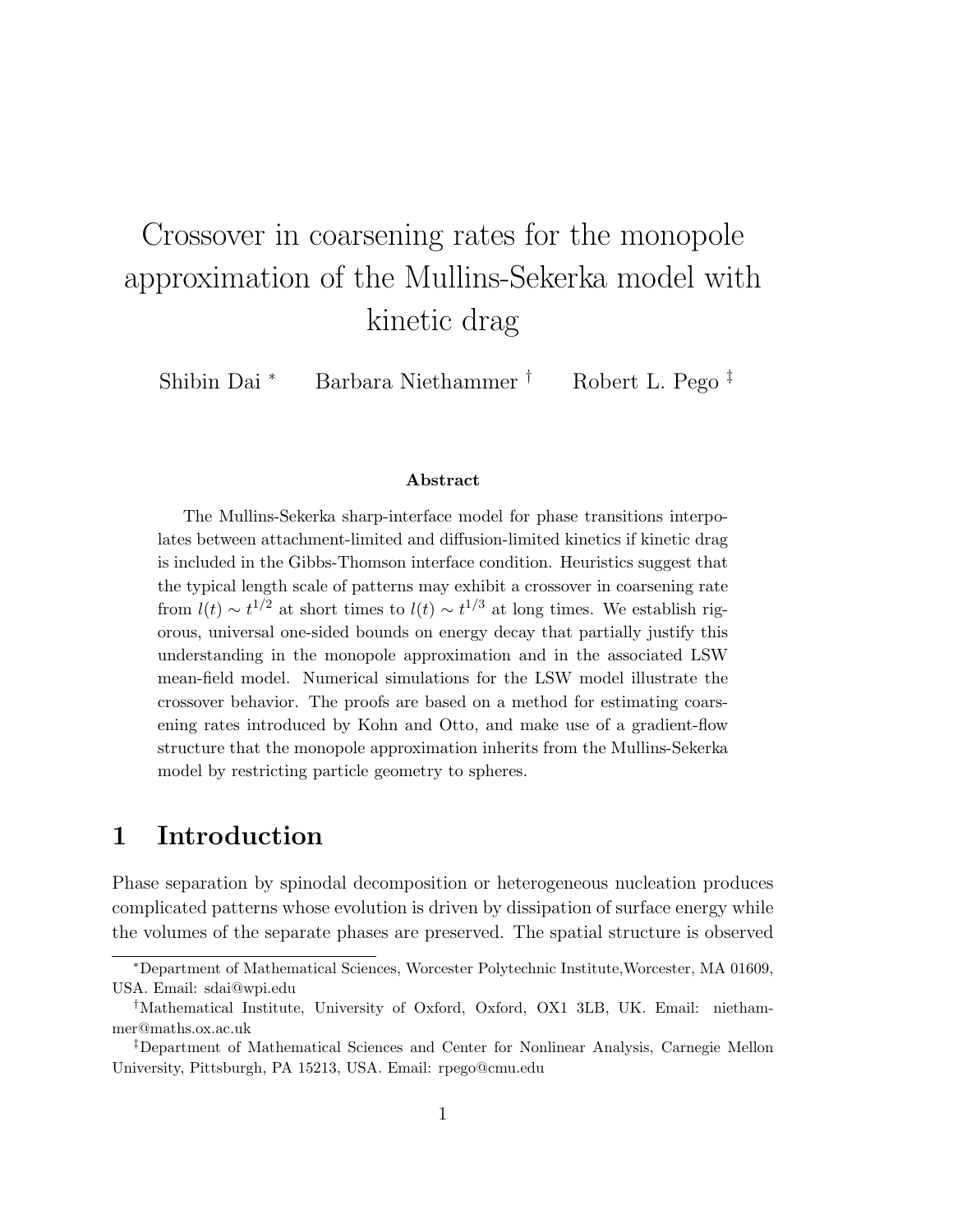to coarsen, in ways roughly characterized by a typical length scale  $l(t)$  that grows as a power law  $t^{\alpha}$  for some exponent  $\alpha > 0$ . It is a challenge to understand this kind of transient dynamic behavior in spatially extended systems with complex morphology, and to explain how different physical mechanisms yield different values of the coarsening rate exponent  $\alpha$ .

In this article we study a variant of the Mullins-Sekerka model, a standard sharpinterface model that describes the late stages of phase-separation dynamics in a two-phase mixture. This particular variant alters interfacial motions by including a kinetic drag term that appears in the literature on rapid solidification from a melt. Heuristic arguments suggest that a phenomenon of temporal crossover occurs in this system. The length scale should grow like  $t^{1/2}$  in the (early-time) regime of 'attachment-limited' kinetics, and like  $t^{1/3}$  in the (late-time) 'diffusion-limited' regime. Our main result is to establish rigorous bounds on energy decay that partially justify this understanding in the so-called monopole approximation.

The monopole approximation involves constraining the geometry of the minority phase to be a finite system of spherical particles in  $\mathbb{R}^3$ . This is a reasonable approximation when the volume fraction of the minority phase is small and its particles are well-separated. (See  $[1, 2]$  for a rigorous treatment.) If the *i*-th particle has radius  $R_i = R_i(t) > 0$  and (fixed) center  $x_i$ , the (nondimensionalized) interface evolution law reduces to a system of ordinary differential equations in which the time derivatives  $\dot{R}_i$  are determined from the equations

$$
(\beta + R_i)\dot{R}_i + \sum_{j \neq i} \frac{R_j^2 \dot{R}_j}{|x_i - x_j|} = \theta(t) - \frac{1}{R_i} \quad \text{for all } i.
$$
 (1.1)

Here  $\beta > 0$  is the kinetic drag coefficient, and  $\theta(t)$  is independent of i and is determined so that total particle volume is conserved in time:

$$
\sum_{i} R_i^3 = \text{const.} \tag{1.2}
$$

This system applies until such time as some particle's size vanishes, then the system is restarted with the remaining particles after relabeling.

The dynamics of the monopole model remain complex due to the arbitrary arrangement of particles in space. Presumably, spatial correlations between particles develop in a time-dependent fashion and affect coarsening dynamics in ways that are not well understood. Our analysis employs the method introduced by Kohn and Otto [11], who treated two variants of the Cahn-Hilliard equation. The outcome is to establish rigorous power-law bounds for decay of a normalized energy  $E(t)$  for the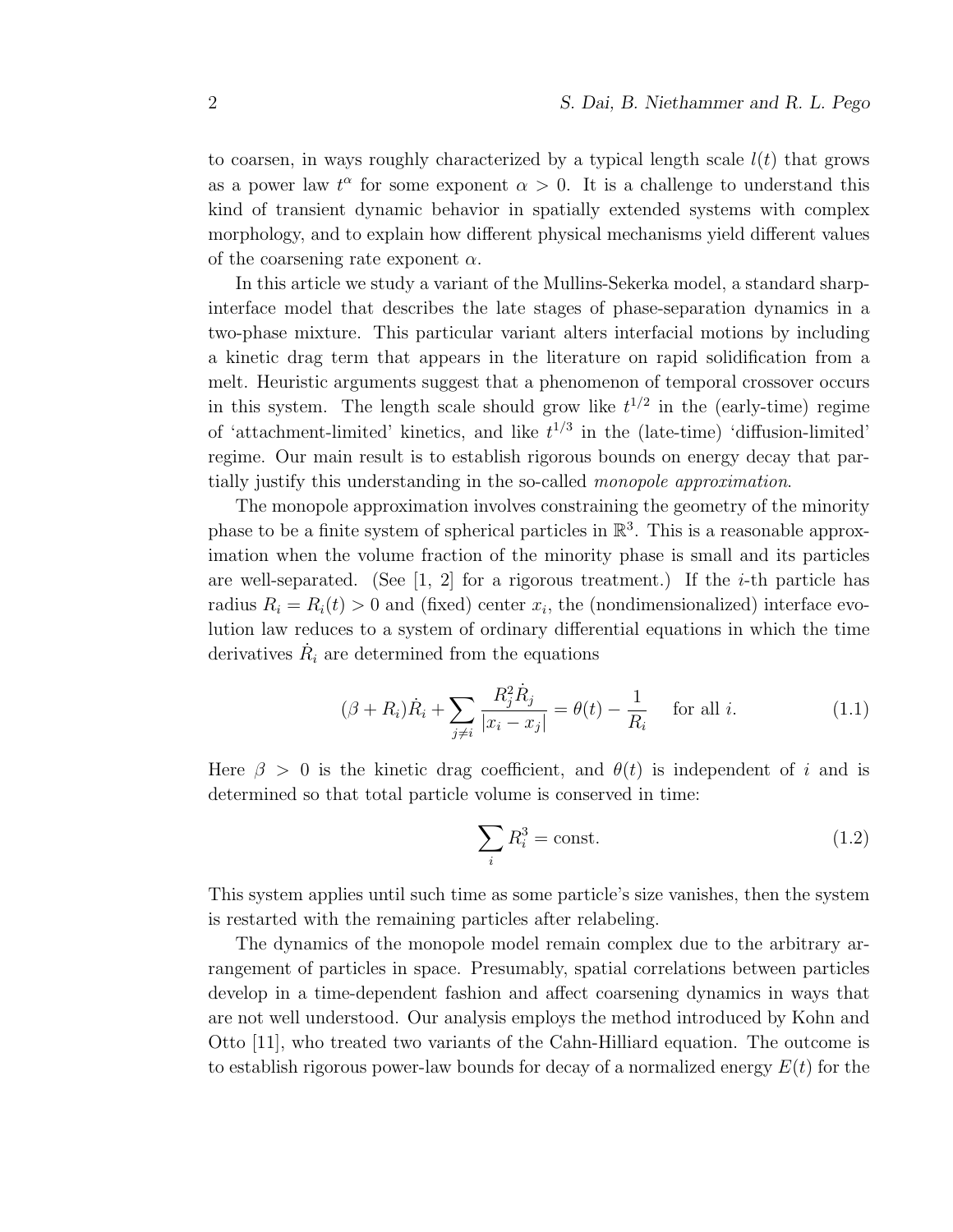system, in a time-averaged sense. These bounds are: (i) universal—they apply to every solution; (ii) one-sided—slower coarsening is possible (unstable equilibria may exist, for example), but faster coarsening is *impossible*; (iii) independent of system size and spatial complexity; and (iv) independent of statistical assumptions about the system.

In the present problem, energy is proportional to surface area, and we let

$$
E = \sum_{i} R_i^2 / \sum_{i} R_i^3.
$$
 (1.3)

This quantity is  $\frac{1}{3}$  the ratio of total surface area to total volume of particles, and it scales as inverse length. Our main results establish two different kinds of lower bounds on the decay of  $E$  that remain valid independent of initial conditions, as long as particles do not collide. The time of validity of these bounds involves two different dual quantities  $L_1(t)$  and  $L_2(t)$  that scale as length. (These quantities are defined in section  $4$ —see  $(4.4)$  and  $(4.14)$ .

**Theorem 1.1.** (a) Given  $1 < p < 2$ , there exist positive constants  $c_1$  and  $\hat{c}_1$  depending only on p such that for any solution  ${R_i}$  of the monopole model (1.1)-(1.2), we have

$$
\int_0^T E(t)^p dt \ge c_1 \int_0^T \left(\frac{\beta}{t}\right)^{p/2} dt \qquad provided \quad \left(\frac{T}{\beta}\right)^{1/2} \ge \hat{c}_1 L_1(0). \tag{1.4}
$$

(b) Given  $1 < p < 3$ , there exist positive constants  $c_2$  and  $\hat{c}_2$  depending only on p such that for any solution  ${R_i}$  of the monopole model (1.1)-(1.2), we have

$$
\int_0^T E(t)^p dt \ge c_2 \int_0^T \left(\frac{1}{t}\right)^{p/3} dt \qquad provided \quad T^{1/3} \ge \hat{c}_2 L_2(0). \tag{1.5}
$$

The meaning of these estimates will be discussed later in more detail, but we note here that they are consistent with the following heuristic expectations. Suppose that after nondimensionalization,  $R(t)$  is a typical length scale (particle radius); we expect  $E(t) \sim 1/R(t)$ . Suppose R is initially of order  $O(1)$ , while  $\beta \gg 1$ . Then as long as  $R(t) \ll \beta$ , typically  $\beta + R_i \approx \beta$  in (1.1), and formal scaling analysis leads us to expect  $R(t) \sim R(0) + (t/\beta)^{1/2} \sim (t/\beta)^{1/2}$  for  $t \gg \beta$ . Eventually  $R(t) \gg \beta$ , whence typically  $\beta + R_i \approx R_i$  and formal analysis suggests  $R(t) \sim t^{1/3}$ . Crossover should happen when  $(t/\beta)^{1/2} \approx \beta \approx t^{1/3}$ , or  $t \approx \beta^3$ . Within a constant factor independent of  $\beta$ , the lower bound provided by (1.4) is better than that by (1.5) for  $T < \beta^3$ , and vice versa for  $T > \beta^3$ .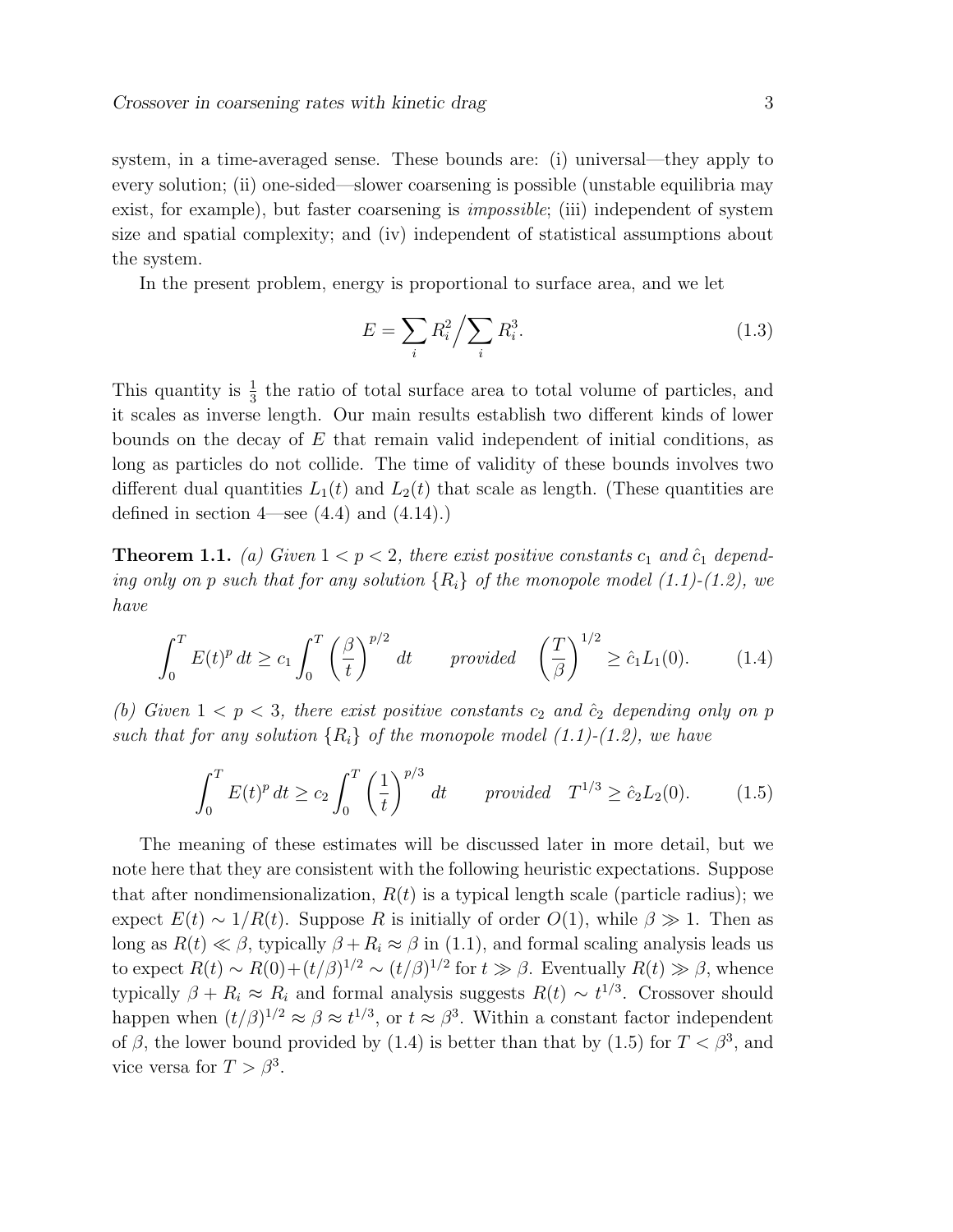The Kohn-Otto method has been applied successfully to treat a considerable number of other models; see [12, 13, 14, 4, 21, 8, 7, 9, 20] for examples and further developments. One reason for interest in the present results is that they relate to the case of coarsening by pure attachment-limited kinetics, which has resisted a complete analysis so far. In this case, the interface motion law states that the normal velocity v is proportional to the deviation between mean curvature  $\kappa$  and its average  $\bar{\kappa}$ . With the sign convention we will use, and in appropriate units, this means

$$
v = \bar{\kappa} - \kappa. \tag{1.6}
$$

As Otto has pointed out (privately), for this law there is no lower bound on energy decay that is completely independent of solution morphology—A system of identical particles and 'holes' has average mean curvature zero ( $\bar{\kappa} = 0$ ), and no universal bound is possible for coarsening by pure mean curvature motion. Yet there are some positive results for (1.6) that establish bounds like (1.4), consistent with length-scale growth proportional to  $t^{1/2}$  as heuristics suggest. Such bounds are valid when all particles are spheres, for example (with no 'holes'). This follows from the result in Theorem 4.3 of [7] for systems of either finitely or infinitely many spheres; a simple treatment is indicated in section 5 below. The present paper extends this treatment to study coarsening behavior in the system (1.1) when crossover to diffusion-limited kinetics comes into play. (In two space dimensions, Dai [6] has recently established  $t^{1/2}$  bounds when all particles are convex regions with bounded eccentricity in a certain sense.)

The remainder of this paper is structured as follows. In the next section we describe the Mullins-Sekerka model with kinetic drag and indicate its connection with the law of motion by deviation of mean curvature in the limit as  $\beta \to \infty$ . In section 3 we show that the monopole model arises from the gradient-flow structure of the Mullins-Sekerka model by geometrically restricting particles to be spheres. The inherited gradient-flow structure plays a key role in establishing the rigorous coarsening bounds in section 4.

Sections 5 and 6 deal with the simpler Lifshitz-Slyozov-Wagner (LSW) mean field model with kinetic drag, given by

$$
\dot{R}_i = \frac{1}{\beta + R_i} \left( \theta(t) - \frac{1}{R_i} \right) \quad \text{for all } i.
$$
 (1.7)

This comes from (1.1) by ignoring the cross-interaction terms involving  $|x_i - x_j|$ . It is a model for very dilute systems, in which the distance between particles becomes large compared to their radii. The ordinary differential equations (1.7) remain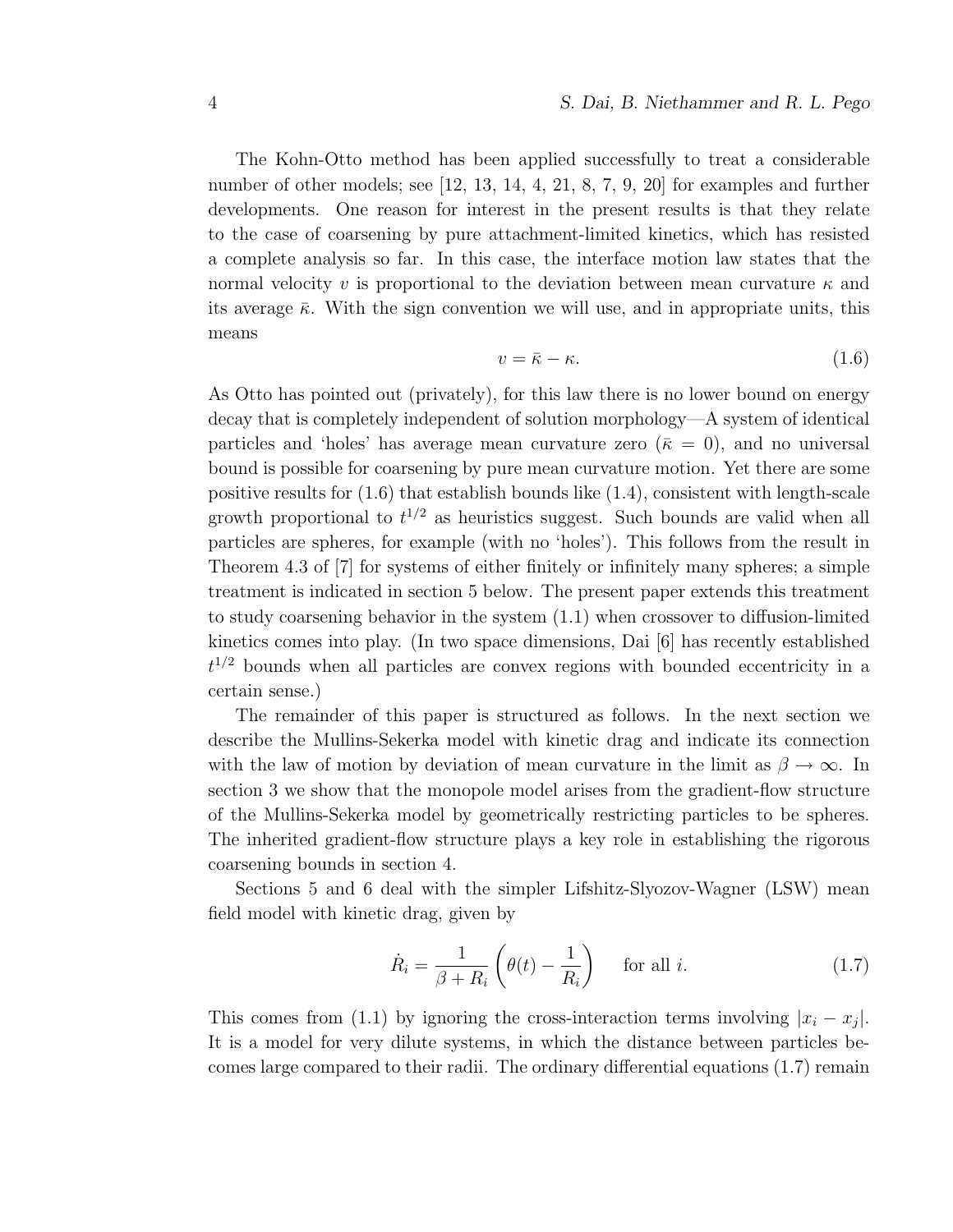weakly coupled by the mean field  $\theta(t)$ , which is determined by conservation of total volume  $\sum_i R_i^3$  as before.

The coarsening-rate estimates (1.4) and (1.5) are easy to establish for this LSW model—see section 5. Our main reason for considering (1.7) regards its tractability for numerical simulation. In section 6 we will present numerical simulations for this model that exhibit crossover of length-scale coarsening from  $(t/\beta)^{1/2}$  to  $t^{1/3}$ . It would be desirable to compute solutions of the monopole model (1.1) to see whether such crossover behavior occurs as predicted heuristically. Observing such behavior by direct simulation of (1.1) appears to be quite difficult, however, due to the large numbers of particles needed for good statistics, the global coupling of the equations, and the great length of time anticipated for power-law coarsening to increase length scales sufficiently (at least two orders of magnitude).

## 2 Mullins-Sekerka model with kinetic drag

The model that we start from is formulated as follows for a two-phase mixture in a domain  $\Omega \subset \mathbb{R}^n$ . Let  $G_t \subset \Omega$  denote the region occupied by one of the phases at time t, and let  $\Gamma_t = \partial G_t$  denote the interface separating the two phases. The system in nondimensional form is then:

$$
\Delta u = 0 \qquad \text{in } \Omega \setminus \Gamma_t,\tag{2.8}
$$

$$
[n \cdot \nabla u] = v, \quad u = \kappa + \beta v \qquad \text{on } \Gamma_t.
$$
 (2.9)

Here  $u$  is a normalized chemical potential or concentration difference,  $n$  is the outward unit normal to the interface  $\Gamma_t$ , v is the normal velocity of the interface  $\Gamma_t$ ,  $\kappa$ is the mean curvature of  $\Gamma_t$  (taken to be positive when  $G_t$  is convex), and  $\beta > 0$  is a constant kinetic drag coefficient. The jump of the normal derivative of u across  $\Gamma_t$ is  $[n \cdot \nabla u] = n \cdot \nabla u^+ - n \cdot \nabla u^-$ , where  $u^+$ ,  $u^-$  are the limits of u on  $\Gamma_t$  coming along n from the outside and inside, respectively. One should also apply an appropriate boundary condition on  $\partial\Omega$ , for example the no-flux condition

$$
n \cdot \nabla u = 0 \qquad \text{on } \partial \Omega.
$$

For this model, the total volume of  $G_t$  is conserved in time.

The standard Mullins-Sekerka system has  $\beta = 0$ . Including kinetic drag in the Gibbs-Thomson relation (2.9) provides a formal interpolation between a (faster) regime in which the main rate-limiting mechanism of domain growth is the attachment of monomers at the boundary, and a (slower) regime in which diffusion between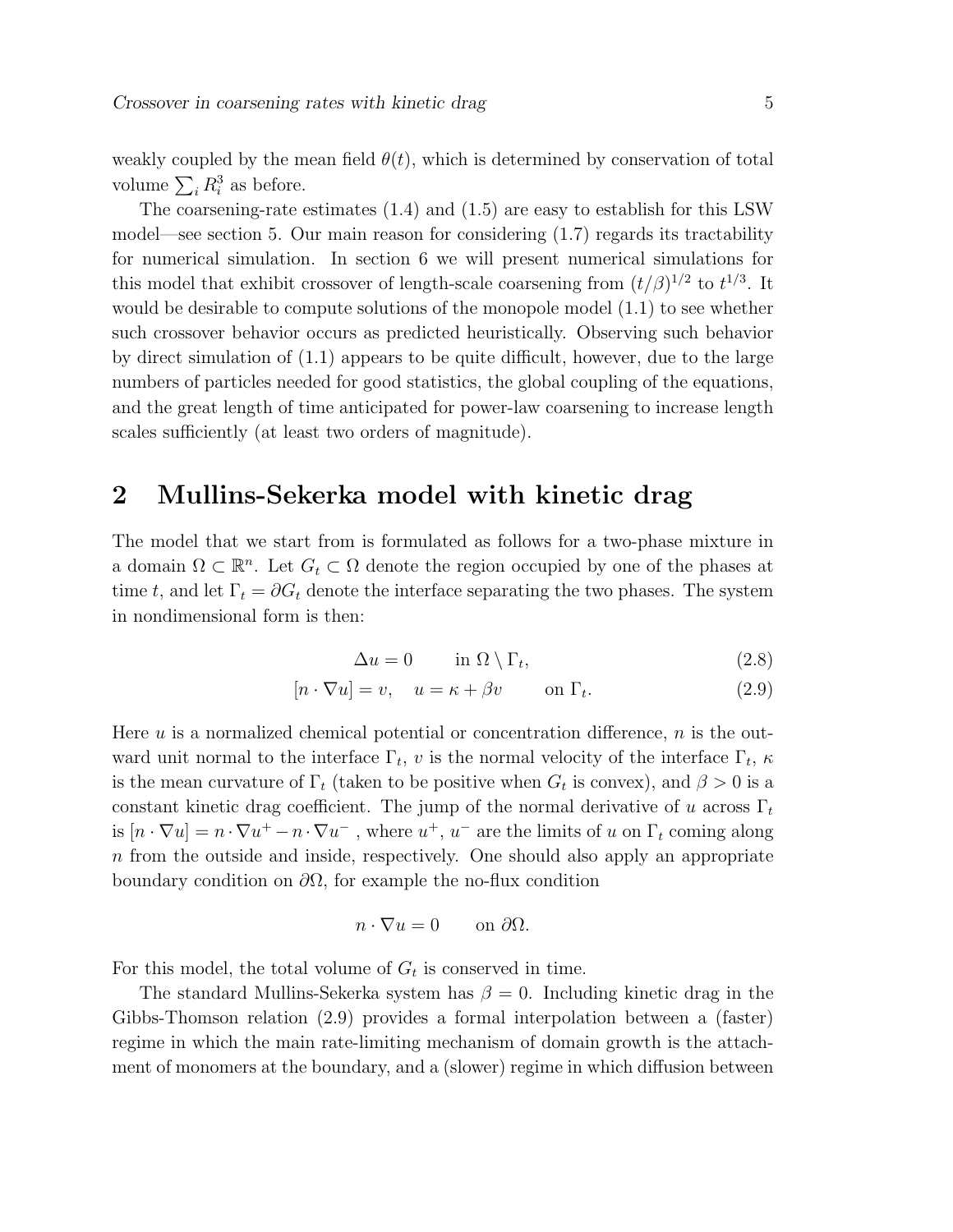different components (particles) becomes dominant. We can illustrate the effect of  $\beta$  by the following heuristic scaling argument. We rescale the chemical potential u, length x and time t in terms of typical scales  $U, X$  and T for these quantities, by

$$
u = U\tilde{u}, \quad x = X\tilde{x}, \quad t = T\tilde{t}.
$$
\n
$$
(2.10)
$$

Under this scaling we find that (2.9) becomes (after dropping tildes)

$$
[n \cdot \nabla u] = \frac{X^2}{UT}v, \quad u = \frac{\kappa}{UX} + \frac{\beta X}{UT}v \qquad \text{on } \Gamma_t.
$$
 (2.11)

Presuming u,  $\kappa$  and v are now  $O(1)$  quantities, it is reasonable to take  $U = 1/X$ . Then we can distinguish two limiting cases:  $X \ll \beta$  and  $X \gg \beta$ :

(i) In the first case  $X \ll \beta$ , we may take  $T = \beta X^2$  and find  $X^2/UT = X/\beta \approx 0$ . Then  $[n \cdot \nabla u] \approx 0$ , whence the harmonic function u should be approximately a constant in space, equal to the average mean curvature  $\bar{\kappa}$  since total volume of  $G_t$  is conserved. That is, the dynamics is approximately given by mean-curvature fluctuation as in  $(1.6)$ . This limiting model is then invariant under rescaling with  $X = (T/\beta)^{1/2}$ , which is the length/time-scale relation one then expects heuristically for "statistically self-similar" coarsening.

(ii) In the second case  $\beta \ll X$ , and it is reasonable to take  $T = X^3$ . Then  $\beta X/UT \approx 0$  and the model reduces to the usual Mullins-Sekerka model, which is invariant under rescaling with  $X = T^{1/3}$ .

## 3 Gradient-flow structure

In this section we aim to explain the gradient-flow structure of the monopole model in  $(1.1)$ . Following the Ph.D. thesis of the first author [5], we show that this structure is obtained by restriction of a corresponding one for the full Mullins-Sekerka model with kinetic drag, to interfacial geometry consisting of a collection of spheres with fixed centers. This method of geometric restriction seems a rather powerful way of obtaining reduced or simplified models while preserving useful structure. For example, it was used in a study of diblock copolymers to model the evolution of radii and centers; see [10]. Here, the gradient-flow structure of the monopole model will be used in the next section to obtain the coarsening estimates that we seek.

### 3.1 Mullins-Sekerka model as gradient flow

The Mullins-Sekerka model was described formally as gradient flow for surface area on a 'manifold' of sets with smooth boundary, by Niethammer and Otto in [17]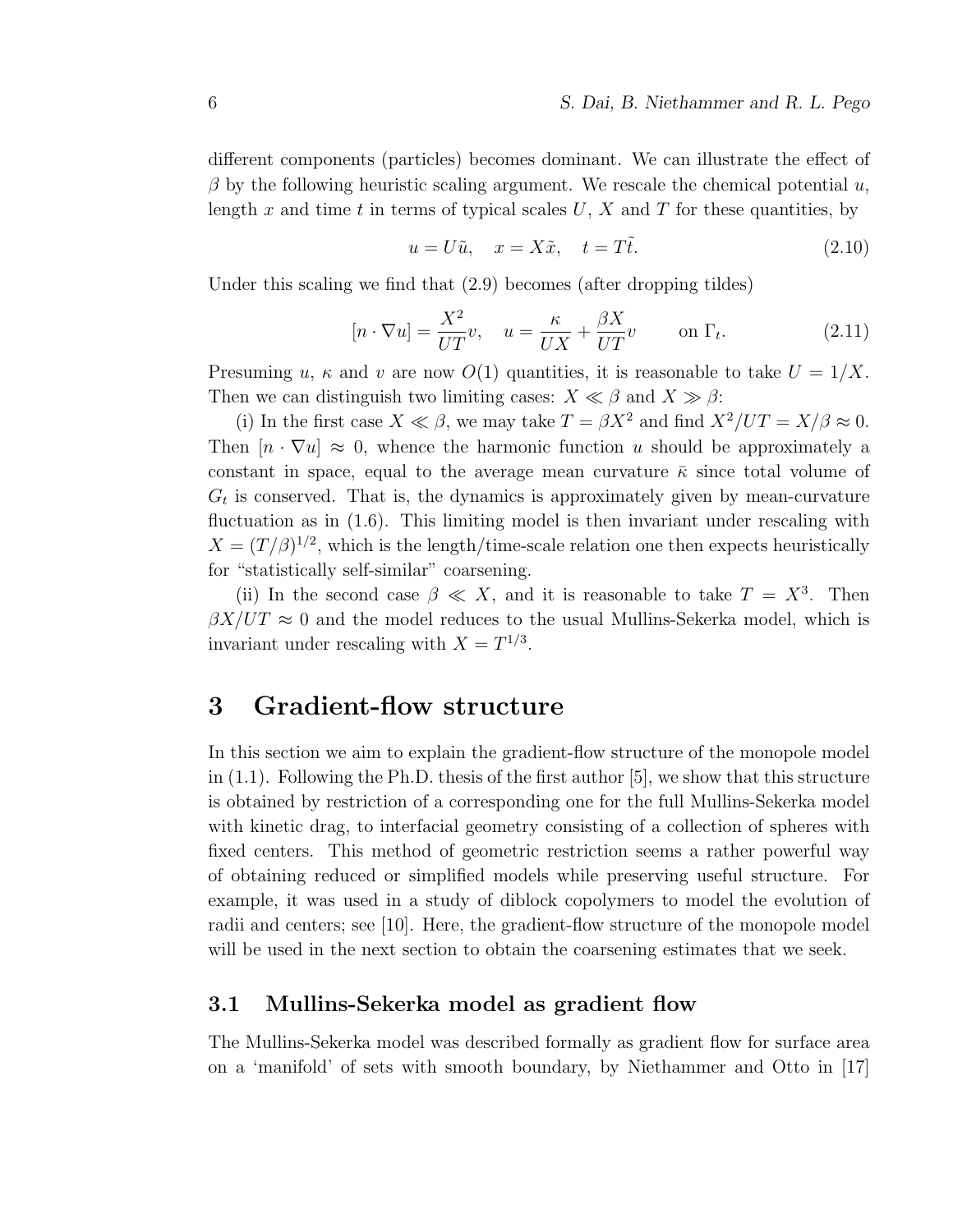for the case without kinetic drag ( $\beta = 0$ ) and with periodic boundary conditions. Here we recall how this works and indicate an extension to the case  $\beta > 0$  without boundary conditions, meaning one phase comprises finitely many particles in all of  $\mathbb{R}^3$ .

First, we recall generally that the ingredients of a gradient flow involve a Riemannian manifold M with metric g, and a functional  $A: \mathcal{M} \to \mathbb{R}$ . A solution trajectory is a curve  $t \mapsto y(t) \in \mathcal{M}$  with tangent vector  $\partial_t y \in T_{y(t)}\mathcal{M}$  that satisfies

$$
g_{y(t)}(\partial_t y, z) + \langle d\mathcal{A}(y(t)), z \rangle = 0 \quad \text{for all } z \in T_{y(t)}\mathcal{M}.
$$
 (3.1)

Here  $d\mathcal{A}(y)$  is the cotangent vector induced by the differential of  $\mathcal A$  at y.

For Mullins-Sekerka flow, we consider  $M$  to be the 'manifold' of all bounded sets  $G \subset \mathbb{R}^3$  with smooth boundaries and having a *prescribed volume*. Elements of the tangent space  $T_G\mathcal{M}$  correspond formally to (smooth) normal-velocity fields v:  $\partial G \to \mathbb{R}$  with zero mean. To any such  $v \in T_G\mathcal{M}$ , we associate a harmonic potential  $u = J_G v$  defined as the unique solution for the Neumann jump boundary value problem

$$
\Delta u = 0 \quad \text{in } \mathbb{R}^3 \setminus \partial G, \tag{3.2}
$$

$$
[n \cdot \nabla u] = v \quad \text{on } \partial G. \tag{3.3}
$$

$$
u(x) \rightarrow 0 \text{ as } |x| \rightarrow \infty. \tag{3.4}
$$

(Technically, u can be found as the minimizer of  $I(u) = \frac{1}{2} \int_{\mathbb{R}^3} |\nabla u|^2 + \int_{\partial G} vu$  in the Hilbert space  $\mathcal{H} = \{u \in L^{6}(\mathbb{R}^{3}) \mid \nabla u \in L^{2}(\mathbb{R}^{3})^{3}\},\$  which is complete by a critical Sobolev embedding theorem. Here we omit discussing details; see [5].)

We describe a metric as follows. Given  $v, \tilde{v} \in T_G\mathcal{M}$  we let  $u = J_Gv, \tilde{u} = J_G\tilde{v}$ and define

$$
g_G(v,\tilde{v}) = \int_{\mathbb{R}^3} \nabla u \cdot \nabla \tilde{u} \, dx + \beta \int_{\partial G} v \tilde{v} \, dS. \tag{3.5}
$$

Note that integration by parts, using  $(3.3)$  for  $\tilde{v}$ , yields that

$$
g_G(v, \tilde{v}) = \int_{\partial G} (-u + \beta v) \tilde{v} \, dS. \tag{3.6}
$$

As energy functional  $\mathcal{A}: \mathcal{M} \to \mathbb{R}$  we take half the total surface area:

$$
\mathcal{A}(G) = \frac{1}{2} |\partial G| = \frac{1}{2} \int_{\partial G} dS. \tag{3.7}
$$

Then the differential  $d\mathcal{A}(G)$  (formally an element of the cotangent space  $T_G^*\mathcal{M}$ ) is well known to correspond to the mean curvature of  $\partial G$ : For any smooth curve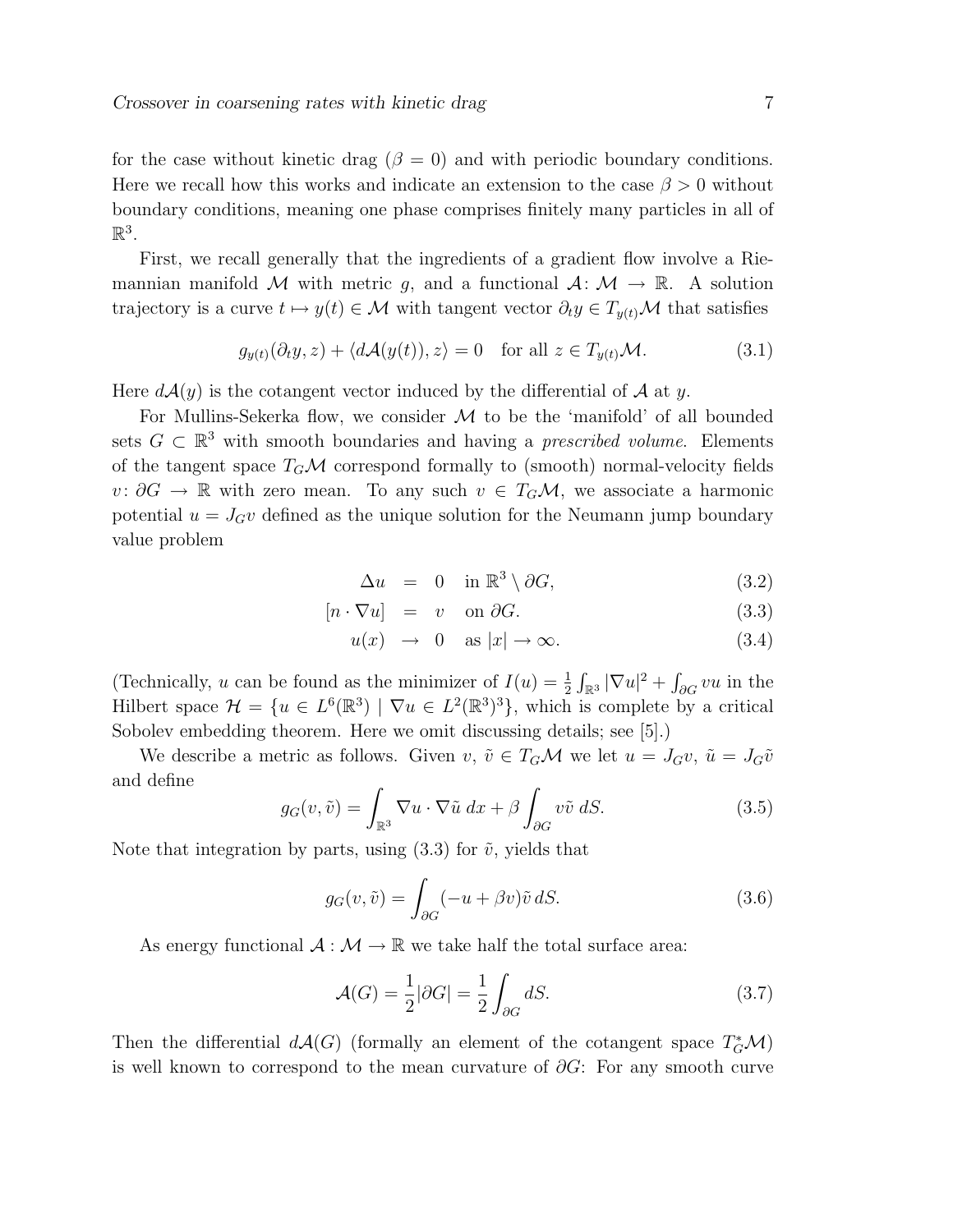$s \mapsto G_s$  with  $G_0 = G$  and arbitrarily specified normal velocity field  $\tilde{v}$  on  $\partial G_0$ ,

$$
\langle d\mathcal{A}(G), \tilde{v} \rangle = \left. \frac{d}{ds} \mathcal{A}(G_s) \right|_{s=0} = \int_{\partial G} \kappa \tilde{v} \, dS.
$$

Suppose that  $t \mapsto G_t$  is a solution trajectory for gradient flow of A on M with the metric in (3.5), with normal velocity field v on  $\partial G_t$ . By (3.1) and (3.6) this means that with  $u = J_{G_t} v$ ,

$$
\int_{\partial G_t} (-u + \beta v + \kappa) \tilde{v} \, dS = 0 \quad \text{for all } \tilde{v} \in T_{G_t} \mathcal{M}.
$$
\n(3.8)

Since  $\tilde{v}$  is arbitrary with zero mean on  $\partial G_t$ , we can infer that the quantity

$$
\theta = -u + \beta v + \kappa \tag{3.9}
$$

is constant on  $\partial G_t$ , and  $\theta = \theta(t)$  is a function of time alone. Averaging (3.9) over  $\partial G_t$ , since v has zero mean we may write

$$
\theta = \frac{1}{|\partial G_t|} \int_{\partial G_t} (-J_{G_t} v + \kappa) dS = -\overline{J_{G_t} v} + \overline{\kappa}.
$$
 (3.10)

It then follows that with  $u = J_G v + \theta$  instead, the equations (2.8)-(2.9) of the Mullins-Sekerka model with kinetic drag are satisfied. Note that the spatial constant  $\theta$  is then the limit of  $u(x)$  as  $|x| \to \infty$ .

#### 3.2 Monopole model as constrained gradient flow

Interfaces can develop singularities during Mullins-Sekerka dynamics; for example, pinch-off of dumb-bell shaped regions and coalescence of neighboring domains. To avoid the difficulties caused by such singularities, now we consider a constrained simpler geometry—one phase consisting of finitely many non-overlapping spherical particles. Notice that singularities can still occur, as small particles can vanish in finite time, and growing spheres collide. When one or more particles vanish, the system simply evolves from its current state with fewer particles. We will not address collisions here, considering they can be neglected if particles are well-separated. (See [19] for a study of the effect of collisions.)

In this section we aim to describe the monopole model (piecewise in time between vanishing events) as gradient flow for the restriction of the energy function  $A$  to a finite-dimensional submanifold  $\mathcal N$  of  $\mathcal M$ . The submanifold consists of sets G that consist of the union of a finite number of non-overlapping balls  $B_i = B(x_i, R_i)$  with fixed centers  $x_i$  and variable radii  $R_i$ , with total volume prescribed as before.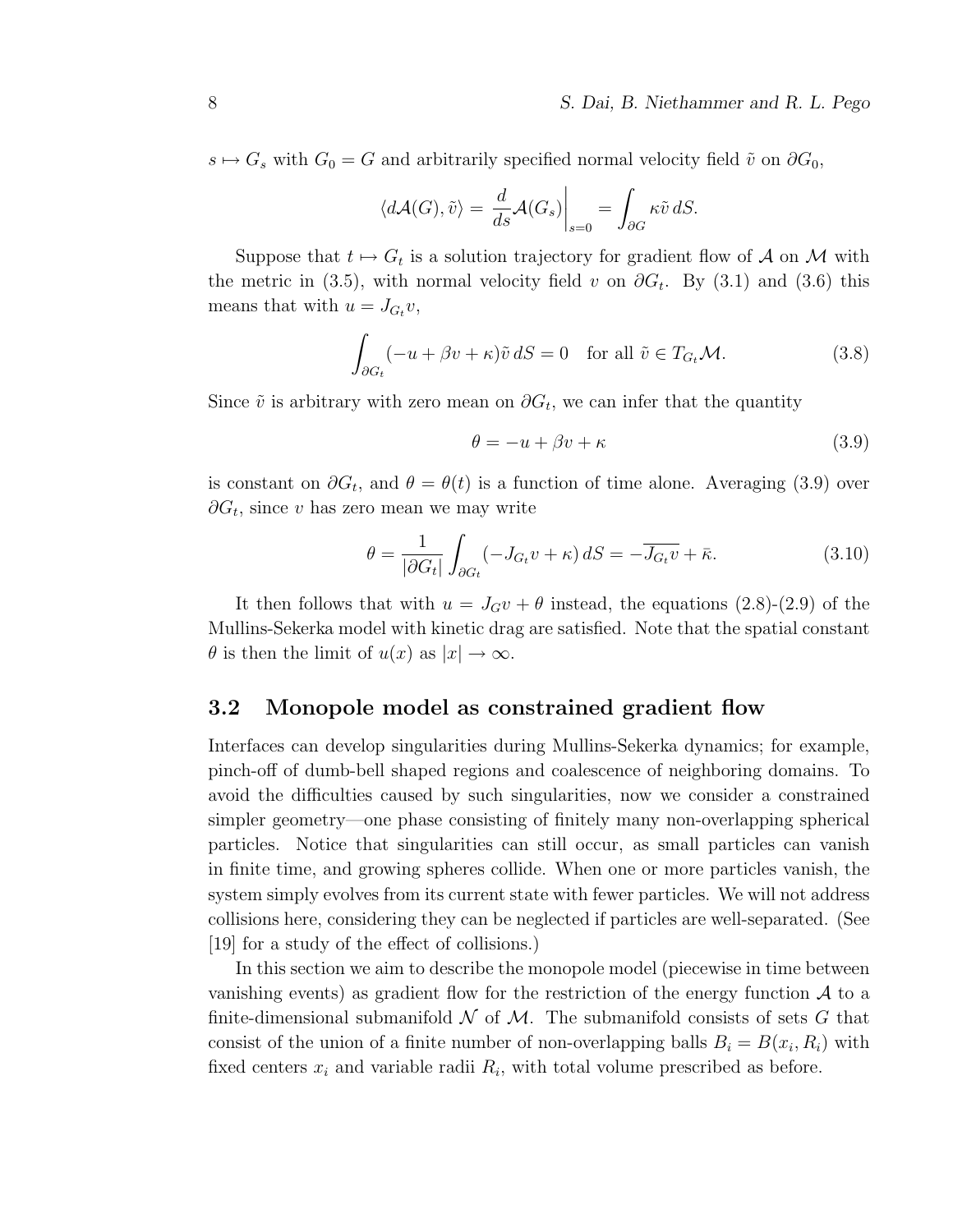Crossover in coarsening rates with kinetic drag 9

The tangent space  $T_G\mathcal{N}$  corresponds to zero-mean normal velocity fields constant on the boundary of each ball: Thus  $v = v_i = \dot{R}_i$  on  $\partial B_i$ , and  $\sum_i 4\pi R_i^2 v_i = 0$ . We may identify elements of  $T_G\mathcal{N}$  with vectors  $v = (v_i)$  with components  $v_i \in \mathbb{R}$ , and write

$$
T_G \mathcal{N} = \left\{ v = (v_i) : \sum_i R_i^2 v_i = 0 \right\}.
$$
 (3.11)

The metric is identified as follows. In this situation, we can represent the harmonic potential  $u = J_G v$  as a superposition of *monopoles*, having the form

$$
u(x) = \sum_{i} \frac{a_i}{|x - x_i|} \quad (x \notin G). \tag{3.12}
$$

To be precise, let  $\psi(x) = \min(1, 1/|x|)$  and let  $\psi_i(x) = R_i \psi((x - x_i)/R_i)$ . Then

$$
\Delta \psi_i = 0
$$
  $(|x - x_i| \neq R_i)$ ,  $[n \cdot \nabla \psi_i] = -1$   $(|x - x_i| = R_i)$ ,

and  $\psi(x) \to 0$  as  $|x| \to \infty$ . By superposition, the harmonic potential  $u = J_G v$  for  $G = \bigcup_i B_i$  takes the form

$$
u(x) = -\sum_{j} v_{j} \psi_{j}(x) = \begin{cases} \sum_{j} \frac{a_{j}}{|x - x_{j}|} & (x \notin G) \\ \sum_{j \neq i} \frac{a_{j}}{|x - x_{j}|} + \frac{a_{i}}{R_{i}} & (x \in B_{i}), \end{cases}
$$
(3.13)

where for all  $i$ ,

$$
a_i = -R_i^2 v_i. \tag{3.14}
$$

We write the metric using (3.6) and the fact that by the mean value theorem we have

$$
\int_{\partial B_i} -u(x) \, dS = -4\pi R_i^2 u(x_i) = 4\pi R_i^2 \left( R_i v_i + \sum_{j \neq i} \frac{R_j^2 v_j}{|x_i - x_j|} \right).
$$

Then it follows

$$
g_G(v, \tilde{v}) = \sum_i 4\pi R_i^2 \tilde{v}_i(-u(x_i) + \beta v_i)
$$
  
= 
$$
\sum_i 4\pi R_i^2 \tilde{v}_i \left( (R_i + \beta)v_i + \sum_{j \neq i} \frac{R_j^2 v_j}{|x_i - x_j|} \right).
$$
 (3.15)

On  $N$ , the energy functional takes the form

$$
\mathcal{A}(G) = \frac{1}{2} \sum_{i} 4\pi R_i^2. \tag{3.16}
$$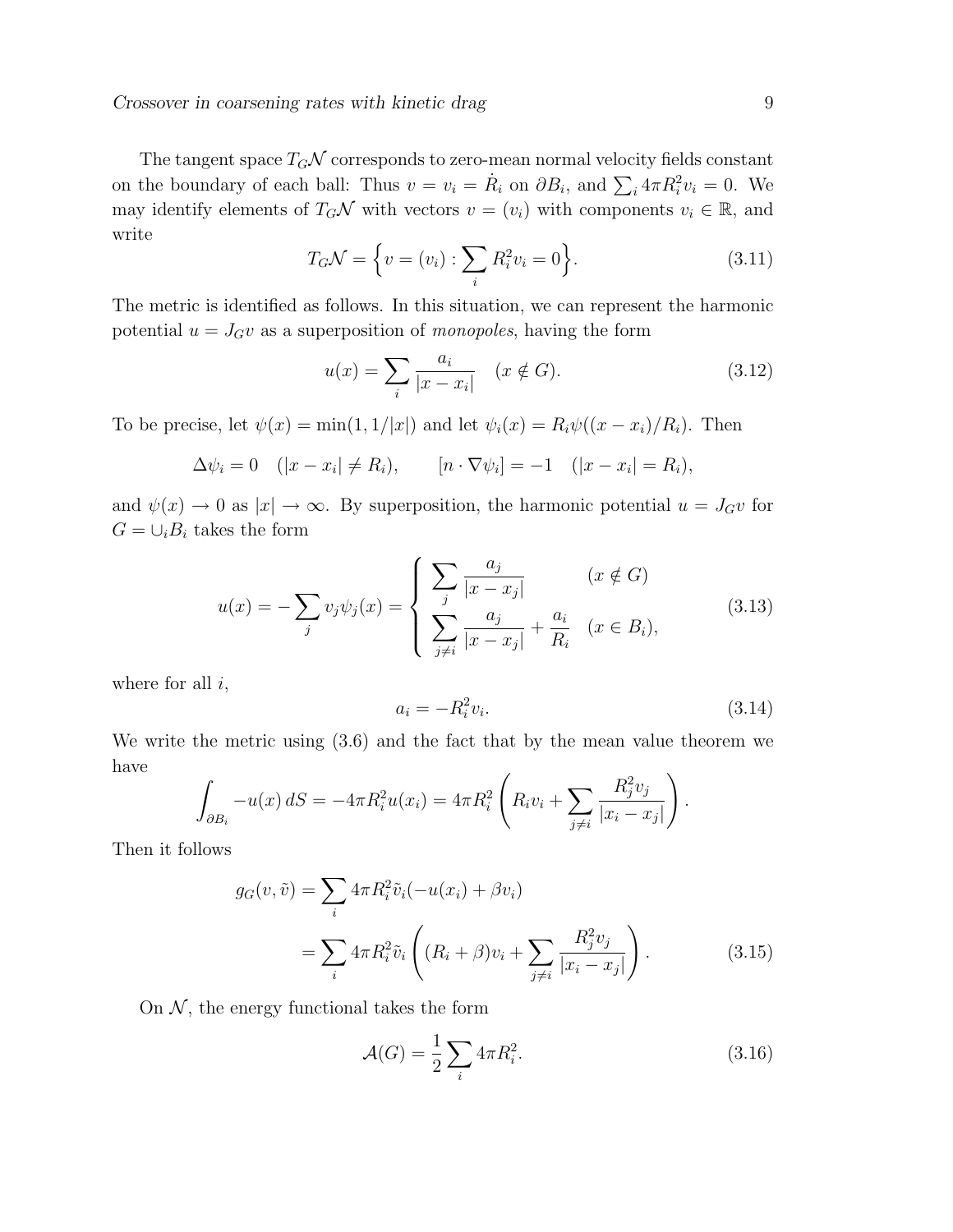and the differential acting on an arbitrarily given velocity  $\tilde{v}$  is

$$
\langle d\mathcal{A}(G), \tilde{v} \rangle = \sum_{i} \int_{\partial B_i} \frac{1}{R_i} \tilde{v}_i \, dS = \sum_{i} 4\pi R_i \tilde{v}_i. \tag{3.17}
$$

The general equation of gradient flow (3.1) now is written

$$
\sum_{i} 4\pi R_i^2 \tilde{v}_i \left( (R_i + \beta)v_i + \sum_{j \neq i} \frac{R_j^2 v_j}{|x_j - x_i|} + \frac{1}{R_i} \right) = 0 \tag{3.18}
$$

for all  $\tilde{v} \in T_G\mathcal{N}$ , meaning all  $\tilde{v}$  for which  $\sum_i R_i^2 \tilde{v}_i = 0$ . We can conclude that the quantity

$$
\theta = (R_i + \beta)v_i + \sum_{j \neq i} \frac{R_j^2 v_j}{|x_j - x_i|} + \frac{1}{R_i}
$$
\n(3.19)

is independent of  $i$  and depends only on  $t$ .

Since  $v_i = \dot{R}_i$  this yields exactly the monopole approximation (1.1) to the Mullins-Sekerka model with kinetic drag. The review paper [22] gives a detailed discussion of the monopole approximation without kinetic drag ( $\beta = 0$ ). With  $u = J_G v + \theta$  instead, we note that the equations governing this approximation may be written

$$
\Delta u = 0 \quad \text{in } \mathbb{R}^3 \setminus \cup_i \partial B_i,
$$
 (3.20)

$$
[n \cdot \nabla u] = \dot{R}_i \quad \text{on each } \partial B_i,
$$
 (3.21)

$$
\frac{1}{4\pi R_i^2} \int_{\partial B_i} u \, dS = \frac{1}{R_i} + \beta \dot{R}_i \quad \text{for each } i. \tag{3.22}
$$

An interesting implication of the present analysis is that  $\theta$  and all the velocities  $v_i$ are indeed determined uniquely by (3.19) together with the constraint  $\sum_i R_i^2 v_i = 0$ , whenever the balls  $B_i$  are non-overlapping. It may not be easy to see from direct examination that the governing linear system of equations is nonsingular. However, the gradient structure makes it evident: The metric is a positive definite quadratic form on the finite-dimensional tangent space. Thus the gradient-flow equation, requiring

$$
g_G(v, \tilde{v}) + \langle d\mathcal{A}(G), \tilde{v} \rangle = 0 \quad \text{for all } \tilde{v} \in T_G \mathcal{N}, \tag{3.23}
$$

clearly determines  $v = (v_i) \in T_G \mathcal{N}$  uniquely from  $G = G_t$ , the collection of balls with centers  $x_i$  and radii  $R_i$ .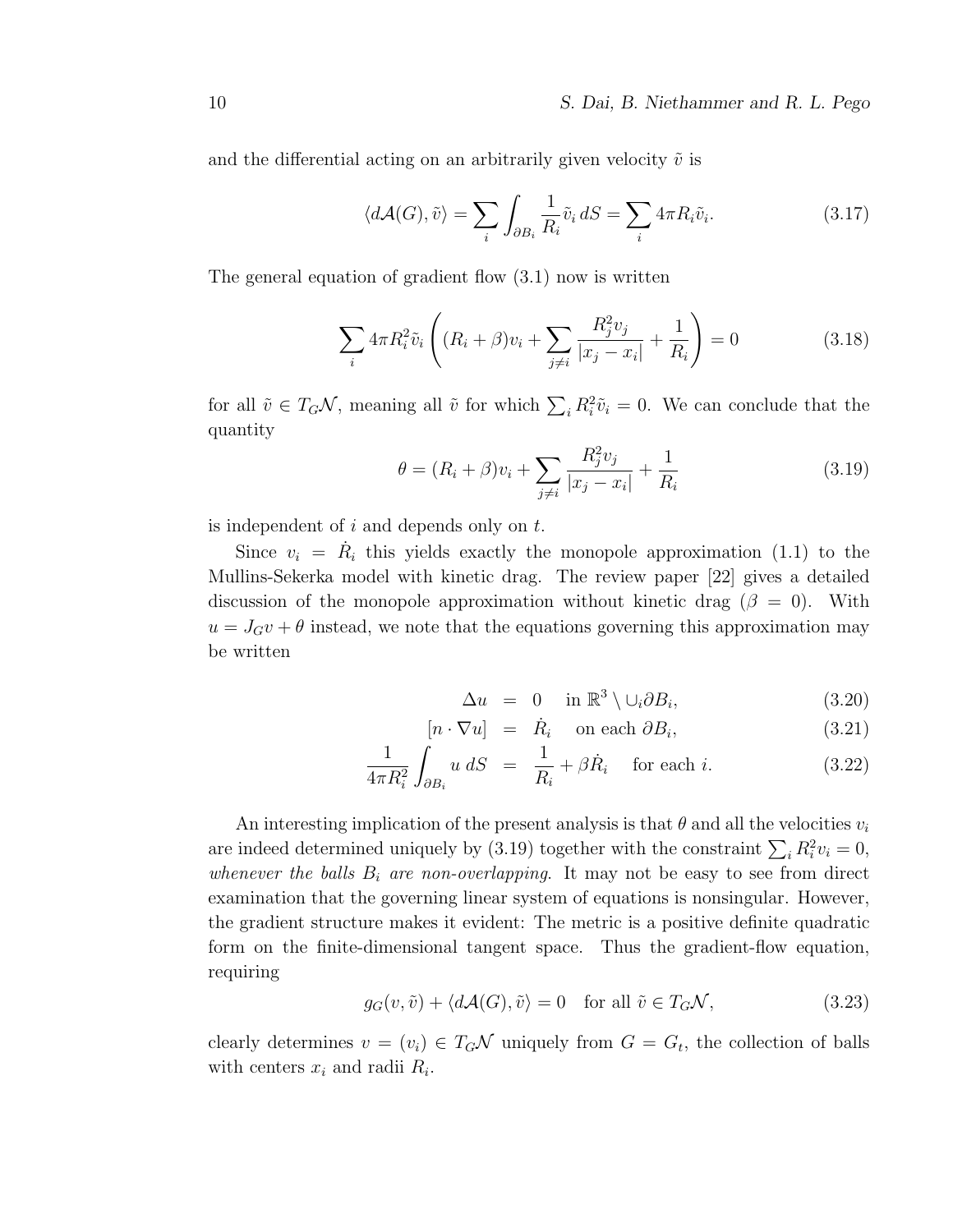## 4 Coarsening rates for the monopole model

In this section, we establish the coarsening-rate estimates  $(1.4)-(1.5)$  for the monopole approximation of the Mullins-Sekerka model with kinetic drag, in the setting of finitely many disjoint spherical particles. We will also discuss the meaning of these estimates, with the aim to describe conditions under which coarsening-rate crossover might be expected to occur and might be observed either in computation or experiment.

We will apply the strategy of Kohn and Otto [11], which involves three key ingredients: an interpolation inequality relating the 'inverse length' E (the normalized energy in  $(1.3)$  to a dual 'length' L; a dissipation inequality that controls the growth of  $L$  in terms of energy dissipation; and ODE inequalities already established in [11] and [7].

The dissipation inequality will relate to the basic energy dissipation identity for the gradient flow equation (3.23), namely

$$
\frac{d}{dt}\mathcal{A}(G) = \langle d\mathcal{A}(G), v \rangle = -g_G(v, v). \tag{4.1}
$$

Since for the monopole model,

$$
\mathcal{A}(G) = \frac{1}{2} \sum_{i} 4\pi R_i^2 = \left(2\pi \sum_{i} R_i^3\right) E,
$$

we find (with  $v = (v_i) = (\dot{R}_i)$  and  $u = Jv$  up to any constant)

$$
\left(2\pi\sum R_i^3\right)(-\dot{E}) = g_G(v,v) = \int_{\mathbb{R}^3} |\nabla u|^2 + \beta \sum_i \int_{\partial B(x_i,R_i)} \dot{R}_i^2 \tag{4.2}
$$

$$
= \sum_{i} 4\pi \left( (R_i + \beta) R_i^2 \dot{R}_i^2 + \sum_{j \neq i} \frac{R_i^2 R_j^2 \dot{R}_i \dot{R}_j}{|x_i - x_j|} \right). \tag{4.3}
$$

#### 4.1 Attachment-limited bound on coarsening rate

The two estimates (1.4) and (1.5) will be proved using two different dual lengths. The first dual length  $L_1$  is defined as

$$
L_1 = \frac{\sum_i R_i^4}{\sum_i R_i^3}.
$$
\n(4.4)

This was used in [7] to prove upper bounds on coarsening rates for systems of spherical particles evolving under the pure attachment-limited kinetics in (1.6).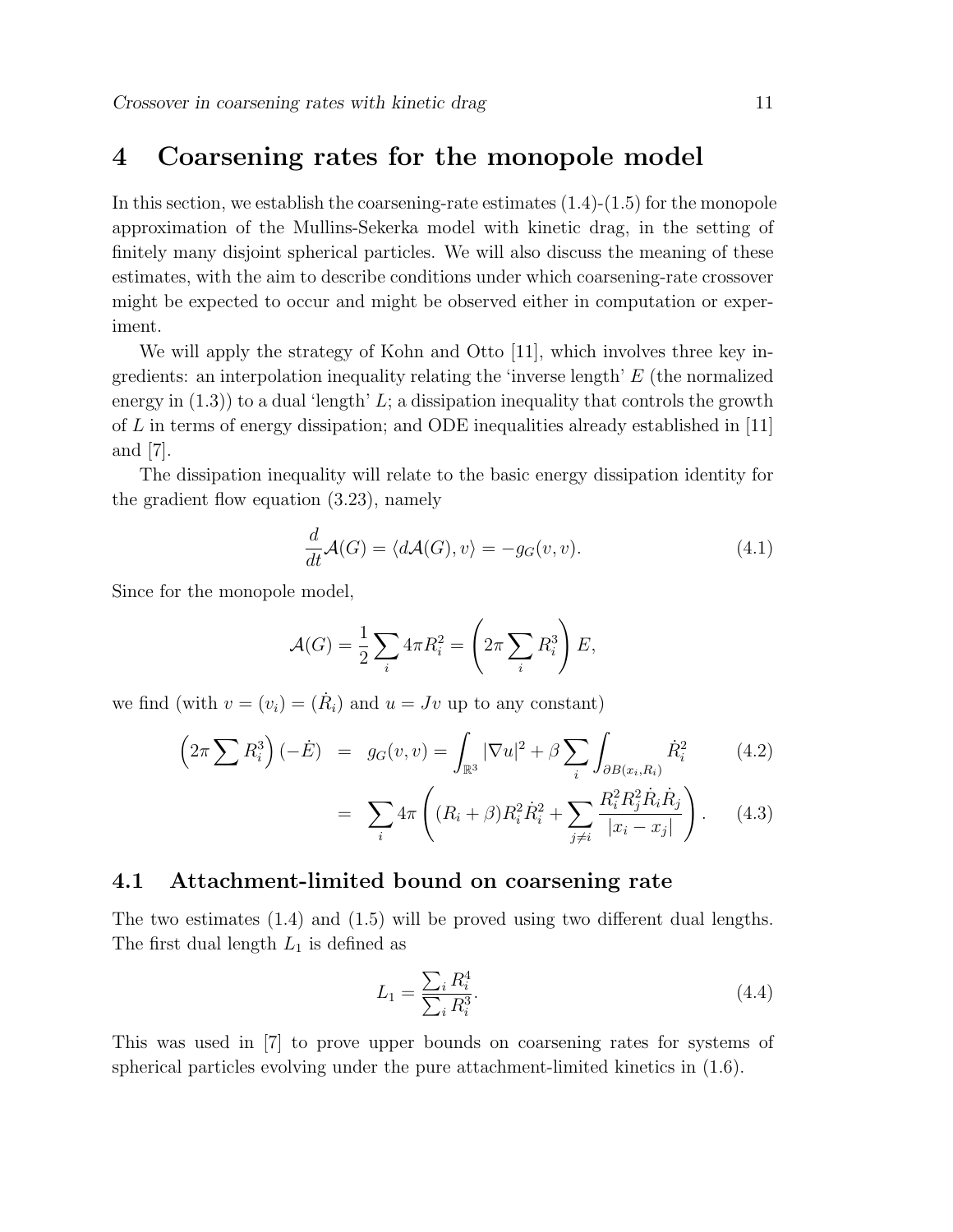The desired interpolation inequality between  $E$  and  $L_1$  is an immediate consequence of the Cauchy-Schwarz inequality:

$$
EL_1 = \frac{\left(\sum_i R_i^2\right)\left(\sum_i R_i^4\right)}{\left(\sum_i R_i^3\right)^2} \geqslant 1. \tag{4.5}
$$

The time derivative of  $L_1$  satisfies

$$
\dot{L}_1 = \frac{4 \sum_i R_i^3 \dot{R}_i}{\sum_i R_i^3} \leqslant \frac{4 \left(\sum_i R_i^4\right)^{1/2} \left(\sum_i R_i^2 \dot{R}_i^2\right)^{1/2}}{\left(\sum_i R_i^3\right)^{1/2} \left(\sum_i R_i^3\right)^{1/2}} \leqslant (L_1)^{1/2} \left(\frac{-8\dot{E}}{\beta}\right)^{1/2}.\tag{4.6}
$$

Rescaling time as  $t = \beta \tilde{t}/8$ , we get the desired dissipation inequality:

$$
\left(\frac{dL_1}{d\tilde{t}}\right)^2 \leqslant L_1\left(-\frac{dE}{d\tilde{t}}\right). \tag{4.7}
$$

Based on this and the interpolation inequality (4.5), the ODE inequalties of Lemma 4.2 of [7] apply directly to provide the following estimate:

$$
\int_0^{\tilde{T}} E(\tilde{t})^p d\tilde{t} \ge \gamma_1 \int_0^{\tilde{T}} (\tilde{t}^{-1/2})^p d\tilde{t} \quad \text{for } \tilde{T} \ge \hat{\gamma}_1 L_1(0)^2. \tag{4.8}
$$

with constants  $\gamma_1$ ,  $\hat{\gamma}_1 > 0$  depending only on p. Unscaling time, we obtain (1.4). This proves part (a) of Theorem 1.1.

### 4.2 Diffusion-limited bound on coarsening rate

We will establish the second coarsening bound  $(1.5)$  using a dual length  $L_2$  that is defined through a kind of specialization of the arguments of [4]. Let us introduce an auxiliary function  $\phi$ , found as the solution of the boundary-value problem

$$
-\Delta \phi = \chi_G \quad \text{in } \mathbb{R}^3, \qquad [n \cdot \nabla \phi] = 0 \quad \text{on } \partial G,\tag{4.9}
$$

where  $\chi_G$  is the characteristic function of  $G = \cup B_i$ , the collection of balls  $B_i =$  $B(x_i, R_i)$ . The time derivative of  $\phi$  satisfies

$$
-\Delta \dot{\phi} = 0 \quad \text{in } \mathbb{R}^3 \setminus \partial G, \qquad [n \cdot \nabla \dot{\phi}] = \dot{R}_i \quad \text{on } \partial B_i \text{ for each } i. \tag{4.10}
$$

By superposition  $\phi = \sum_i \phi_i$ , with each  $\phi_i$  satisfying

$$
-\Delta \phi_i = \chi_{B_i} \quad \text{in } \mathbb{R}^3, \qquad [n \cdot \nabla \phi_i] = 0 \quad \text{on } \partial B_i. \tag{4.11}
$$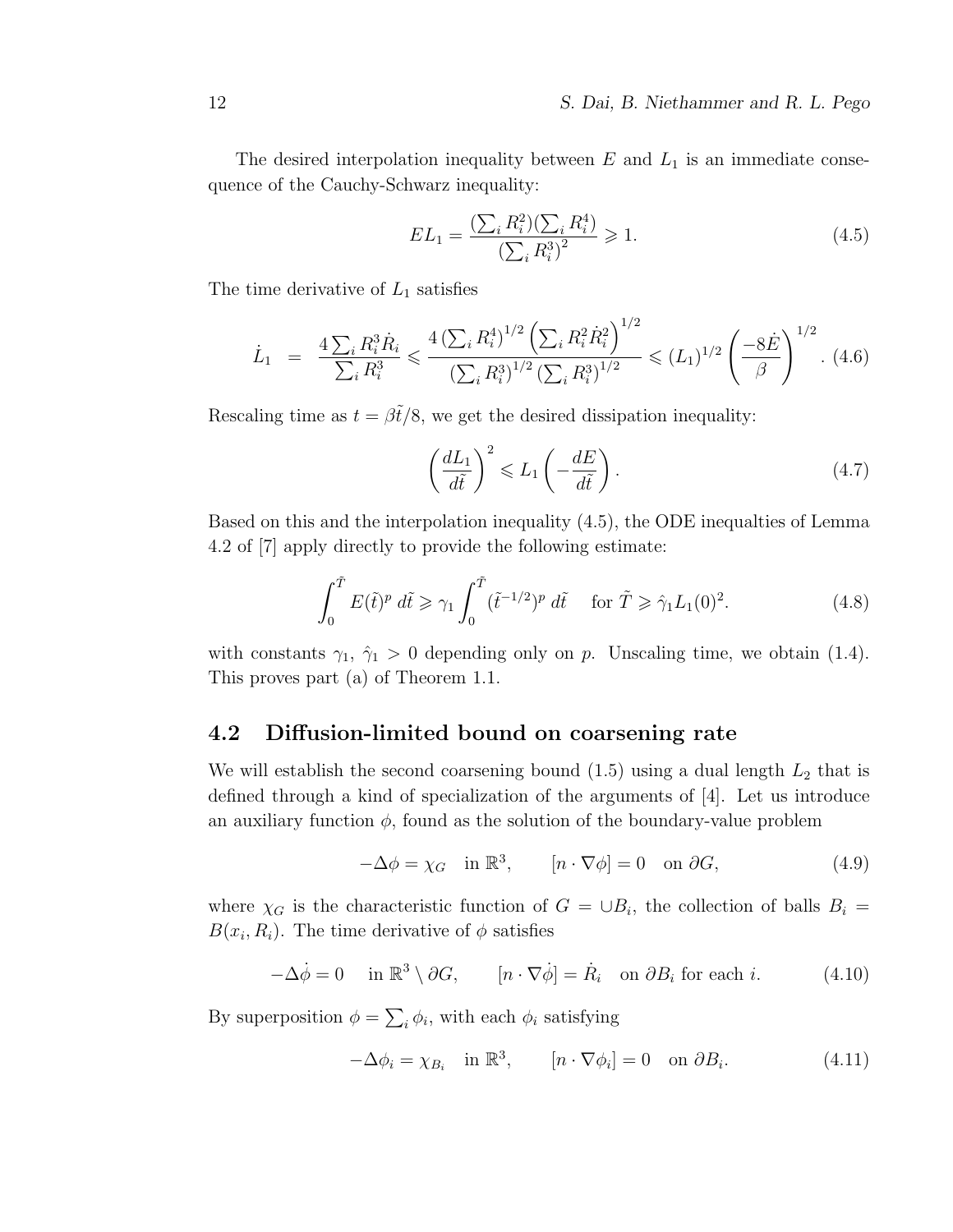Then we compute

$$
\phi_i(x) = \begin{cases}\n-\frac{|x - x_i|^2}{6} + \frac{R_i^2}{2} & \text{in } B_i, \\
\frac{R_i^3}{3|x - x_i|} & \text{in } \mathbb{R}^3 \setminus B_i,\n\end{cases}
$$
\n(4.12)

$$
\int_{\mathbb{R}^3} |\nabla \phi|^2 = -\int_{\mathbb{R}^3} \phi \Delta \phi = -\int_{\mathbb{R}^3} \sum_i \phi_i \sum_j \Delta \phi_j = \sum_j \int_{B_j} \sum_i \phi_i
$$

$$
= \sum_j \left( \int_{B_j} \phi_j + \sum_{i \neq j} \int_{B_j} \phi_i \right)
$$

$$
= \sum_j \left( \int_{B_j} \left( \frac{R_j^2}{2} - \frac{|x - x_i|^2}{6} \right) + \sum_{i \neq j} \phi_i(x_j)|B_j| \right)
$$

$$
= \sum_j \left( \frac{8\pi}{15} R_j^5 + \frac{4\pi}{9} \sum_{i \neq j} \frac{R_i^3 R_j^3}{|x_i - x_j|} \right).
$$
(4.13)

Define  $\mathcal{L}_2$  by

$$
L_2^2 = \int_{\mathbb{R}^3} |\nabla \phi|^2 / \sum_j R_j^3 = \sum_j \left( \frac{8\pi}{15} R_j^5 + \frac{4\pi}{9} \sum_{i \neq j} \frac{R_i^3 R_j^3}{|x_i - x_j|} \right) / \sum_j R_j^3. \tag{4.14}
$$

Then

$$
E^2 L_2^2 \geqslant \frac{8\pi \left(\sum_j R_j^5\right) \left(\sum_j R_j^2\right)^2}{15 \left(\sum_j R_j^3\right)^3} \geqslant \frac{8\pi}{15}.\tag{4.15}
$$

Hence, with  $C_1 = (8\pi/15)^{1/2}$  we get the interpolation inequality

$$
EL_2 \geqslant C_1. \tag{4.16}
$$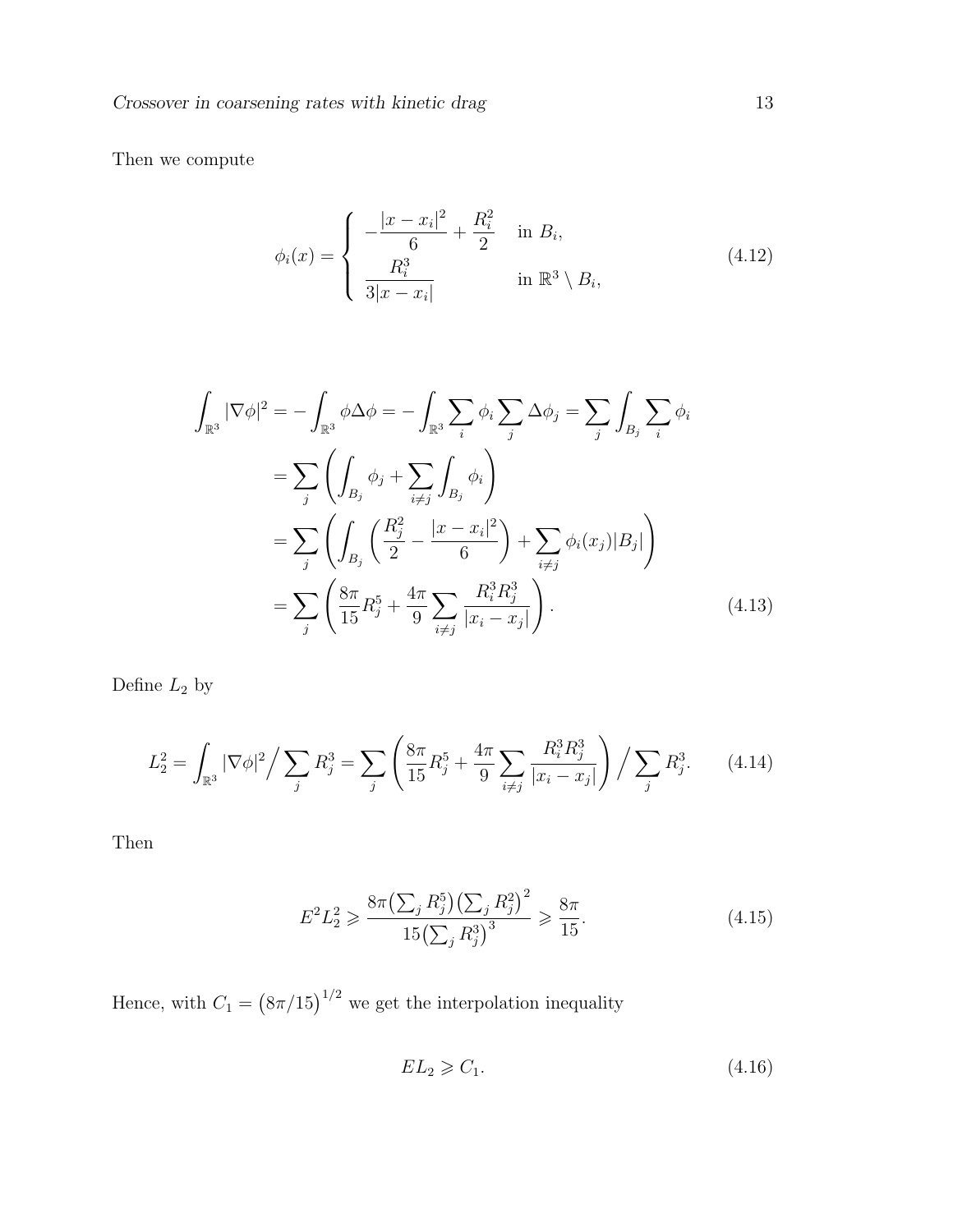Taking the time derivative of  $L_2^2$ , we get

$$
L_2 \dot{L}_2 = \int_{\mathbb{R}^3 \setminus \cup \partial B_i} \nabla \phi \nabla \dot{\phi} / \sum_j R_j^3
$$
  
\n
$$
= \left( \int_{\mathbb{R}^3 \setminus \cup \partial P_i} \phi(-\Delta \dot{\phi}) - \sum_j \int_{\partial B_j} [n \cdot \nabla \dot{\phi}] \phi \right) / \sum_j R_j^3
$$
  
\n
$$
= - \sum_j \int_{\partial B_j} \dot{R}_j \phi / \sum_j R_j^3
$$
  
\n
$$
= \int_{\mathbb{R}^3} \nabla u \nabla \phi / \sum_j R_j^3
$$
  
\n
$$
\leq \left( \int_{\mathbb{R}^3} |\nabla u|^2 / \sum_j R_j^3 \right)^{1/2} \left( \int_{\mathbb{R}^3} |\nabla \phi|^2 / \sum_j R_j^3 \right)^{1/2}
$$
  
\n
$$
\leq (-2\pi \dot{E})^{1/2} L_2.
$$
 (4.17)

Hence with  $C_2 = 2\pi$ , we get the the dissipation inequality

$$
|\dot{L}_2|^2 \leq C_2(-\dot{E})\tag{4.18}
$$

Applying Lemma 3 of [11] after a trivial rescaling, we get the estimate (1.5) on the coarsening rate of the 3D monopole approximation. This proves part (b) of Theorem 1.1.

#### 4.3 Discussion

In this subsection we discuss the meaning of the coarsening estimates (1.4) and (1.5), particularly concerning the physical interpretation of the time restrictions on these estimates in terms of the crossover time.

1. As mentioned in the introduction, up to a constant independent of  $\beta$ , the (attachment-limited) bound in (1.4) is better than the (diffusion-limited) bound in (1.5) for  $T < \beta^3$ , and vice versa for  $T > \beta^3$ . In order for the bound (1.4) to be meaningful, then, it is necessary that the bound be valid well before the crossover time. That is, we need

$$
T_1 := \beta \hat{c}_1^2 L_1(0)^2 \ll \beta^3. \tag{4.19}
$$

But by (4.4), heuristically  $L_1(0) \sim R(0)$ , where  $R(t)$  is a characteristic radius of the particles at time t. Recalling that  $R(0) \sim 1$  by the initial scaling, (4.19) requires

$$
\beta \gg 1,\tag{4.20}
$$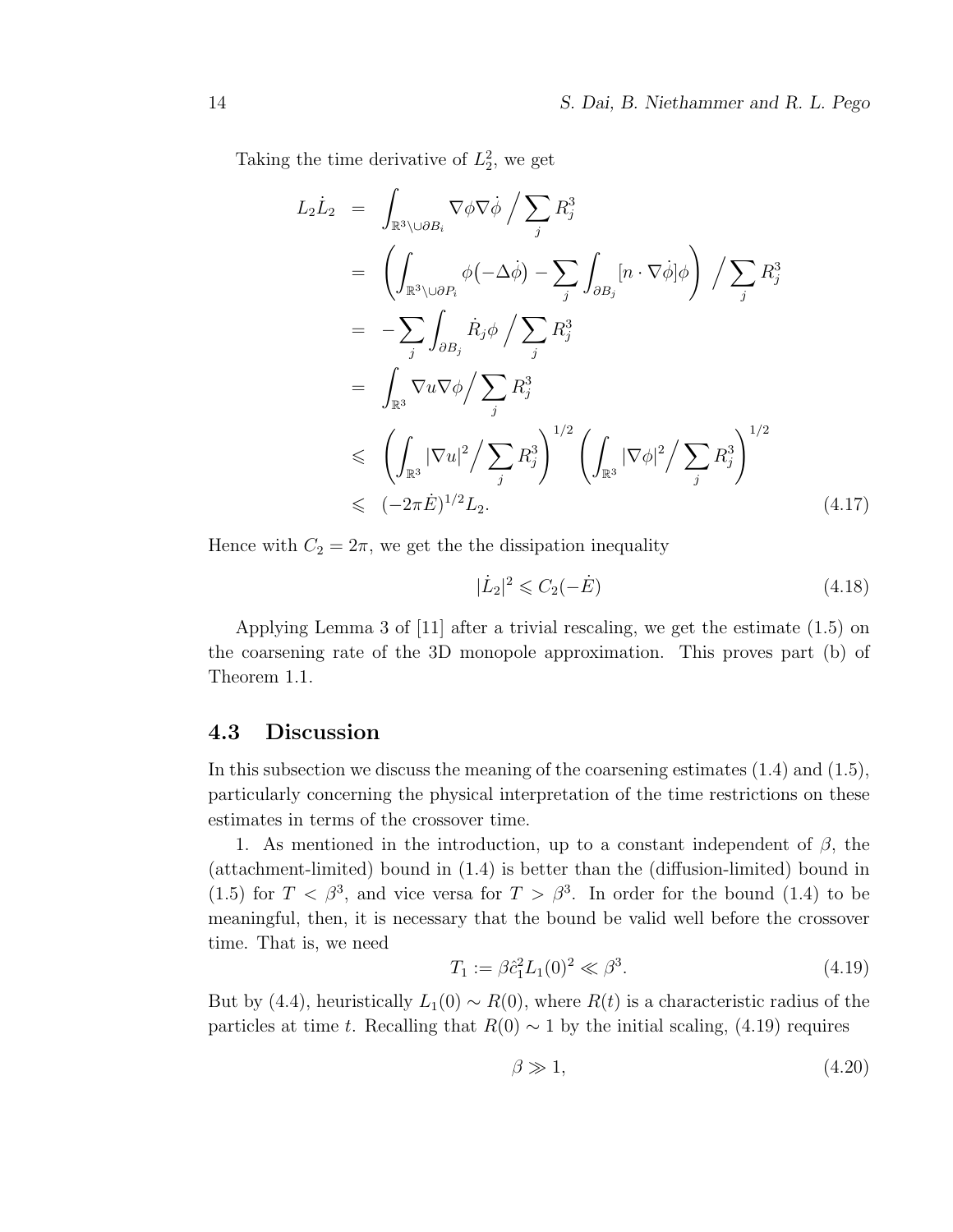i.e., we need the characteristic radius of particles initially to be much smaller than β. This is consistent with the heuristic arguments in sections 1 and 2, where we indicated that as long as  $R(t) \ll \beta$  the system is expected to behave like volumepreserving mean curvature flow, with  $R(t)$  growing proportional to  $(t/\beta)^{1/2}$ .

2. The bound in (1.5) is the sharper one in the later stages anyway, so the validation time  $T_2 := \hat{c}_2^3 L_2(0)^3$  is less significant. But for  $(1.5)$  to become valid roughly at or before the crossover time, we need  $T_2 \lesssim \beta^3$ , or

$$
L_2(0) \lesssim \beta. \tag{4.21}
$$

Interpreting  $L_2(0)$  as a typical length is complicated, though, by the balance between the two terms appearing in the numerator of (4.14). Let

$$
I := \sum_{j} R_j^5, \qquad II := \sum_{j} \sum_{i \neq j} \frac{R_i^3 R_j^3}{|x_i - x_j|}.
$$
 (4.22)

The relative size of these terms can be related to the Debye screening effect, interpreting the numerator of (4.14) as roughly the electrostatic energy of a uniform distribution of charge on G.

Following  $[17]$  we roughly estimate this effect as follows. Suppose that R is a typical radius of particles, and suppose h is a typical distance between nearest particles. We consider the simplest situation when all particles occupy a cubic region  $\Omega$  with side length a,  $\Omega$  being divided into small cubes of side length h and the particles being located on vertices of small squares. In this situation, the total particle number  $N = (a/h)^3$  and (roughly, up to constants)

$$
I \sim NR^5,
$$
  

$$
II \sim \frac{NR^6}{h^3} \int_{|x| \le a} \frac{1}{|x|} d^3x \sim \frac{R^6 N^{5/3}}{h},
$$

so

$$
\frac{II}{I} \sim \frac{R}{h} N^{2/3} \sim \frac{a^2 R}{h^3}.\tag{4.23}
$$

It is argued in [17] that the *screening length*  $\xi_{\text{scr}}$  is roughly

$$
\xi_{\rm scr} \sim \left(\frac{h^3}{R}\right)^{1/2} \sim \left(\frac{a^3}{NR}\right)^{1/2}.\tag{4.24}
$$

Then

$$
\frac{II}{I} \sim \left(\frac{a}{\xi_{\rm scr}}\right)^2.
$$
\n(4.25)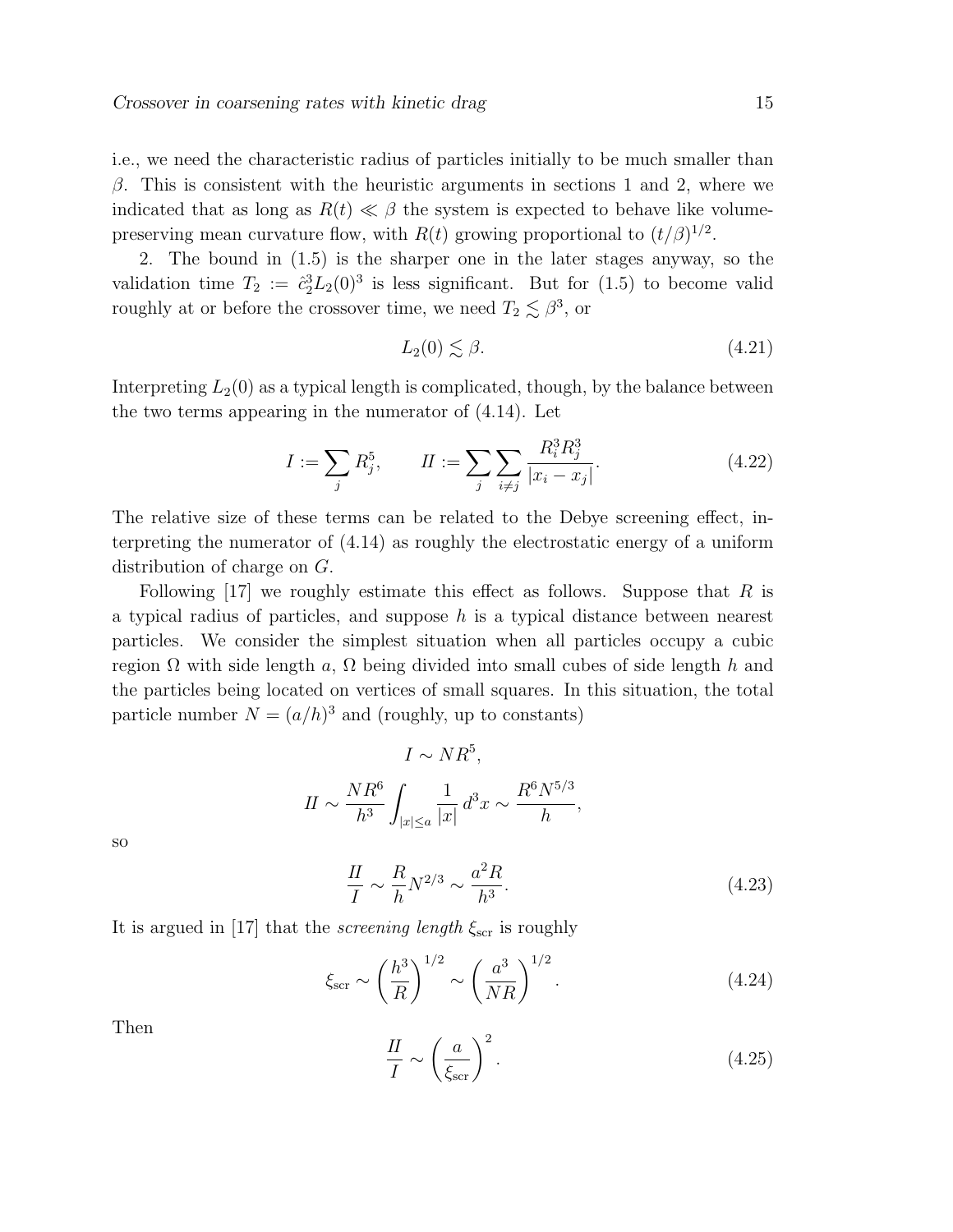From these considerations we can make a few points. First, if the ratio  $II/I$ is large, then the interpolation inequality (4.5) is very pessimistic. The bounds in  $(1.5)$  can be expected to be roughly optimal only when  $II/I$  is order 1 or less, and this means heuristically that the screening length should be at least of the order of the system size:

$$
\xi_{\rm scr} \gtrsim a. \tag{4.26}
$$

If at the initial time this is already true, then heuristically  $L_2(0) \sim R(0)$ , and so  $(4.21)$  holds provided  $R(0) \lesssim \beta$ .

If however (4.26) fails to hold and we have  $\xi_{\rm scr} \ll a$  instead, then roughly

$$
\frac{L_2}{a} \sim \frac{R}{\xi_{\rm scr}}.\tag{4.27}
$$

Note that since  $NR^3 \sim$  const by volume conservation, (4.24) indicates that the quantity in (4.27) is roughly constant in time and equal to  $\sqrt{\phi}$  where  $\phi$  is the volume fraction of the particles in  $\Omega$ . Now, to have  $T_2 \lesssim \beta^3$ , (4.21) requires a stricter condition than (4.20), namely

$$
1 \ll \frac{a}{\xi_{\rm scr}(0)} \lesssim \frac{\beta}{R(0)}.\tag{4.28}
$$

If this fails and instead  $\beta^3 \ll T_2$ , we anticipate a gap between the crossover time  $\beta^3$  and the validity time  $T_2$ . In the gap, heuristically we expect coarsening with  $R \sim t^{1/3}$  but the bound (1.5) is not yet valid. In this case, we expect that about the time when  $\xi_{\rm scr}$  approaches a, we will get  $R \sim L_2 \sim L_2(0)$  and this is consistent with  $T_2 \sim R^3$ . What this means is that heuristically, the (diffusion-limited) bound (1.5) can only be expected to become valid after the screening length becomes of the order of the system size. In this sense, improvements in the argument of section 4.2 would be desirable from a physical viewpoint.

3. Difficulty of simulation. We anticipate that it is likely to be very difficult to observe the expected crossover behavior in numerical simulations of the monopole model. To get good statistics, one should have to compute with very large numbers of particles for very long times. The reason can be indicated roughly as follows. With the normalization that the typical radius is initially  $R(0) \sim 1$ , we expect it necessary to take  $\beta$  an order of magnitude larger, and compute until  $R(t)$  is an order of magnitute larger than that, or  $R(t) \sim \beta^2$ . Since we expect  $R \sim t^{1/3}$  after the crossover time  $T \sim \beta^3$ , the time it takes for this is long, of the order  $t \sim \beta^6$ . Moreover, the initial number of particles must be taken very large to end up with significant numbers of surviving particles, for the ratio of the numbers of surviving to initial particles will be  $N/N(0) \sim R(0)^3/R^3 \sim \beta^{-6}$  by volume conservation.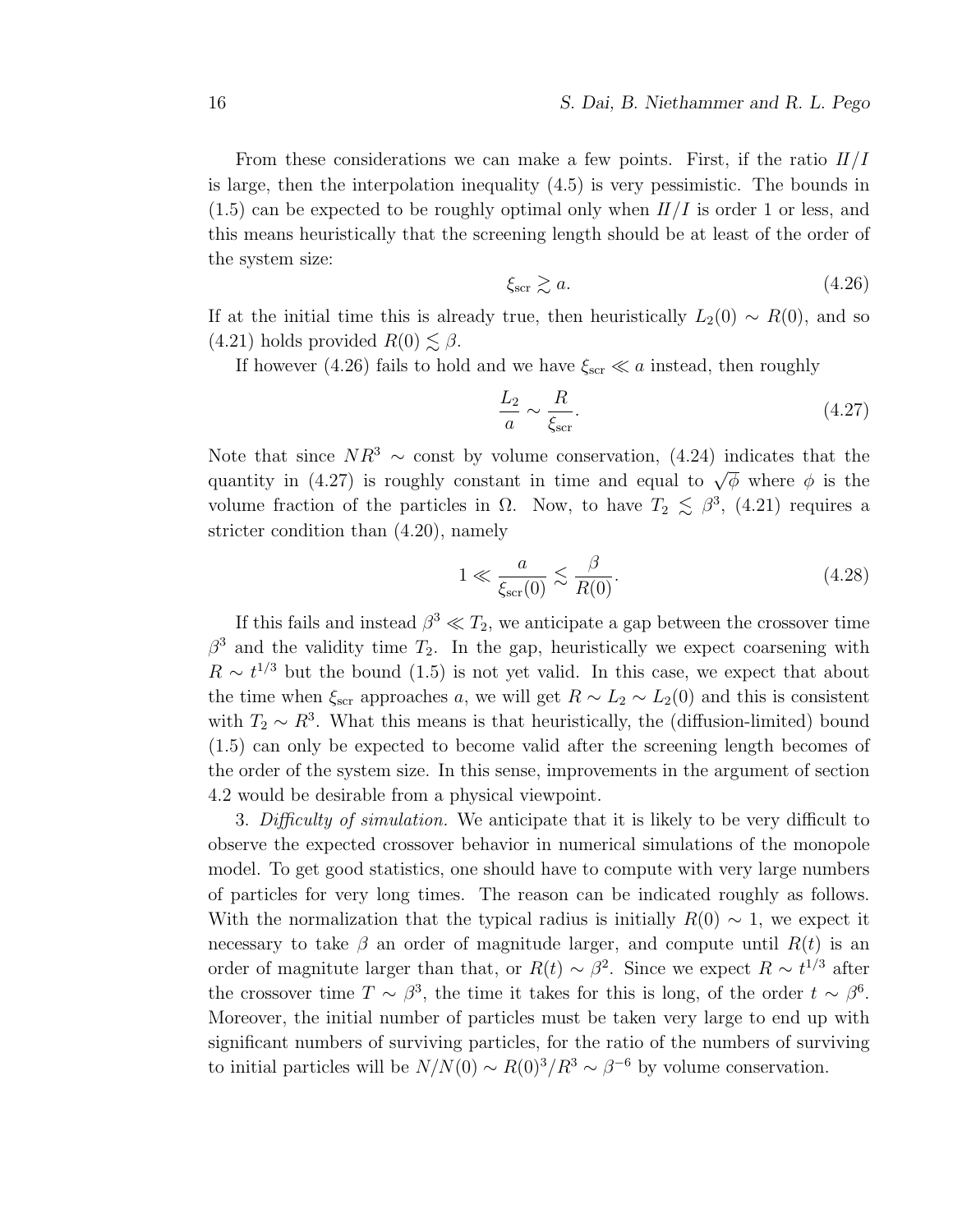## 5 LSW model with kinetic drag

Because of the difficulty of simulating the monopole model directly, we consider here a further-simplified model, the Lifshitz-Slyozov-Wagner mean field model (1.7):

$$
\dot{R}_i = \frac{1}{\beta + R_i} \left( \theta(t) - \frac{1}{R_i} \right) \quad \text{for all } i.
$$
\n(5.1)

In this model the particles interact with each other only through a spatial mean field  $\theta = \theta(t)$  which is determined by conservation of total volume as before. From  $\sum_i R_i^2 \dot{R}_i = 0$  we get

$$
\theta = \frac{\sum_{i} (R_i + \beta)^{-1} R_i}{\sum_{i} (R_i + \beta)^{-1} R_i^2}.
$$
\n(5.2)

The LSW model is justified in the extremely dilute limiting case when the capacity density of the particles approaches zero, which is a stronger condition than a disappearing volume-fraction [15, 16].

This LSW model has a gradient-flow structure described in [18] that we can also obtain by simplification from the monopole model: Let  $\tilde{\mathcal{N}}$  be the collection of vectors  $R = (R_i)$  of particle radii with fixed total volume. The tangent space  $T_R\tilde{\mathcal{N}}$  corresponds to all possible vectors  $v = (v_i)$  of normal velocities such that  $\sum_i R_i^2 v_i = 0$ . Define a metric on  $T_R \tilde{\mathcal{N}}$  by

$$
g_R(v, \tilde{v}) = \sum_{i=1}^{N} R_i^2 (R_i + \beta) v_i \tilde{v}_i \quad \text{for any } v, \tilde{v} \in T_R \tilde{\mathcal{N}}.
$$
 (5.3)

Then the system (1.7) with (5.2) is the gradient flow for the rescaled surface area  $\mathcal{A}^*(R) = \frac{1}{2} \sum_{i=1}^N R_i^2$  with respect to this metric g.

#### 5.1 Coarsening rate estimates

Now we establish bounds on the coarsening rates for the LSW model. Corresponding bounds for diffusion-limited and attachment-limited LSW models separately were established in [7]. But the argument here is simpler, as we make use of the gradientflow structure. As before we still work with the volume-averaged interfacial area

$$
E = \frac{\sum_{i} R_i^2}{\sum_{i} R_i^3}.
$$
\n
$$
(5.4)
$$

Also we need a dual length scale. The situation here is slightly simpler than for the monopole model. For both the attachment-limited and diffusion-limited regimes, it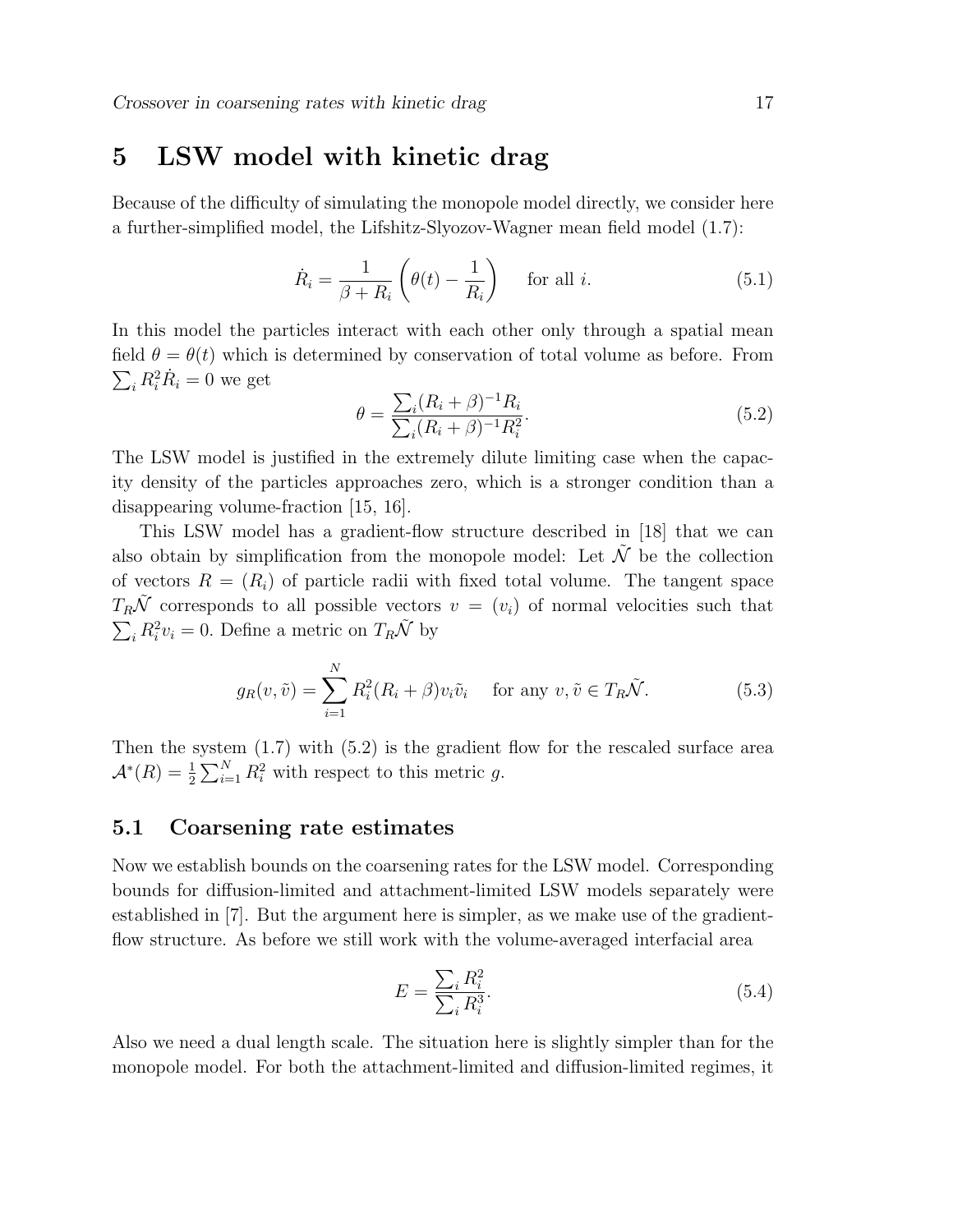suffices to consider

$$
L = \frac{\sum_{i} R_i^4}{\sum_{i} R_i^3}.\tag{5.5}
$$

By the Cauchy-Schwarz inequality, we get the interpolation inequality  $EL \geq 1$  as before. Now consider the dissipation relation. We have

$$
-\dot{E} = \frac{2g_R(\dot{R}, \dot{R})}{\sum_i R_i^3} = \frac{2\sum_i R_i^2 (R_i + \beta)\dot{R}_i^2}{\sum_i R_i^3},
$$
(5.6)

$$
\dot{L} = \frac{4\sum_{i} R_{i}^{3} \dot{R}_{i}}{\sum_{i} R_{i}^{3}} = \frac{4\sum_{i} R_{i} (R_{i} + \beta)^{1/2} \dot{R}_{i} \cdot R_{i}^{2} (R_{i} + \beta)^{-1/2}}{\sum_{i} R_{i}^{3}}
$$
(5.7)

$$
\leqslant \left(\frac{2\sum_{i}R_{i}^{2}(R_{i}+\beta)\dot{R}_{i}^{2}}{\sum_{i}R_{i}^{3}}\right)^{1/2}\left(\frac{\sum_{i}R_{i}^{4}(R_{i}+\beta)^{-1}}{\sum_{i}R_{i}^{3}}\right)^{1/2}.
$$
 (5.8)

Since

$$
R_i^4(R_i + \beta)^{-1} \leq R_i^4 \beta^{-1}
$$
 and  $R_i^4(R_i + \beta)^{-1} \leq R_i^3$ , (5.9)

combining (5.6) and (5.8) we get both kinds of dissipation inequalties that appeared in the previous section:

$$
(\dot{L})^2 \leq \beta^{-1} L(-\dot{E}) \quad \text{and} \quad (\dot{L})^2 \leq -\dot{E}.\tag{5.10}
$$

Using the interpolation inequality and each of these dissipation inequalities in turn together with the ODE inequalities in Lemma 3 of [11] and Lemma 4.2 of [7], we get the following estimates analogous to (1.4) and (1.5):

**Theorem 5.1.** (a) Given  $1 < p < 2$ , there exist positive constants  $c_1$  and  $\hat{c}_1$  depending only on p such that for any solution  $\{R_i\}$  of the LSW model, we have

$$
\int_0^T E(t)^p dt \geqslant c_1 \int_0^T \left(\frac{t}{\beta}\right)^{-p/2} dt \quad \text{for } T \geqslant \beta \hat{c}_1 L(0)^2. \tag{5.11}
$$

(b) Given  $1 < p < 3$ , there exist positive constants  $c_2$  and  $\hat{c}_2$  depending only on p such that for any solution  $\{R_i\}$  of the LSW model, we have

$$
\int_0^T E(t)^p dt \geqslant c_2 \int_0^T \left( t^{-1/3} \right)^p dt, \quad \text{for} \quad T \geqslant \hat{c}_2 \, L(0)^3. \tag{5.12}
$$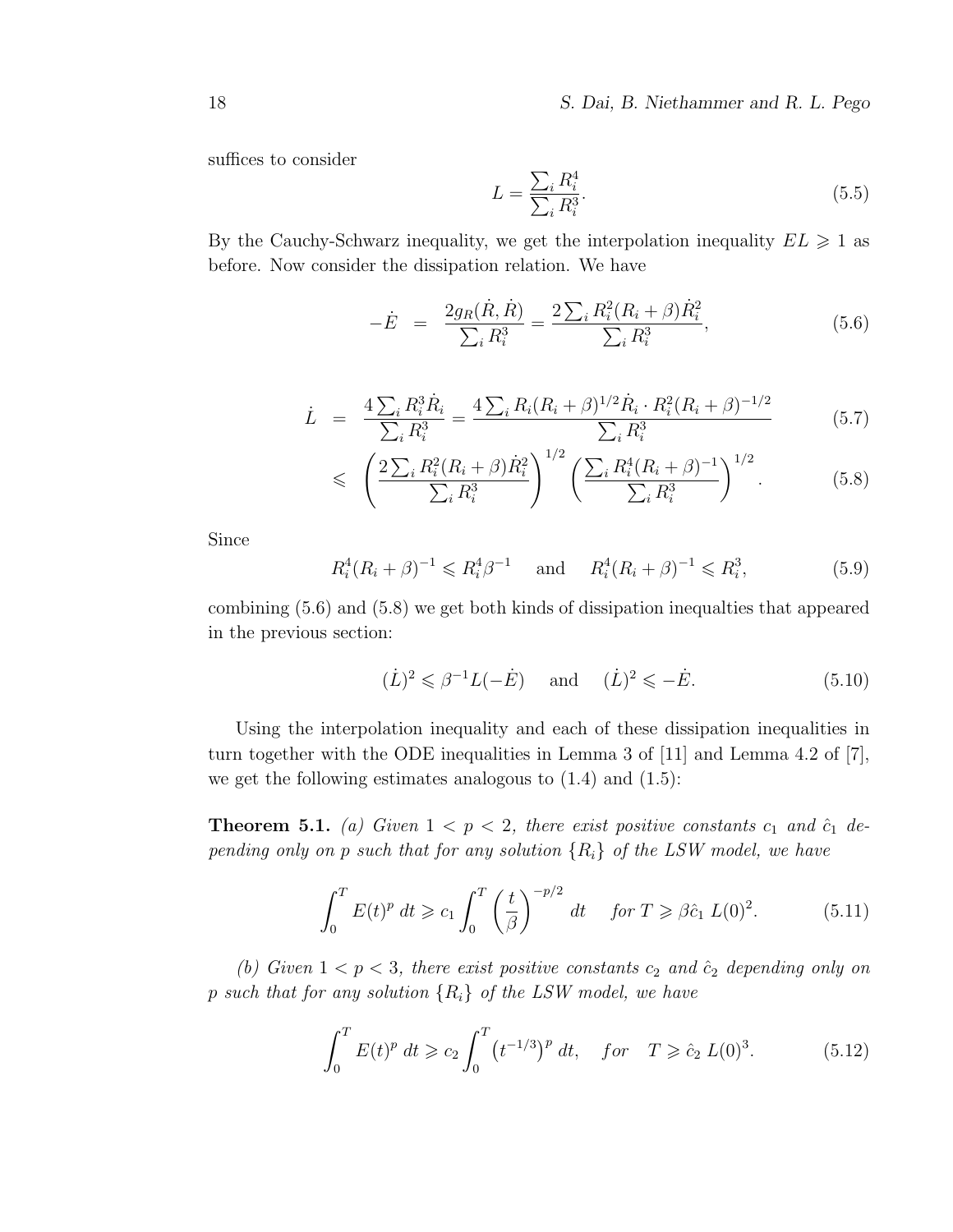#### 5.2 Numerical Simulations

To illustrate the coarsening behavior, we performed numerical simulations for the LSW model with various values of  $\beta$ . We use the forward Euler method to discretize in time. The time steps  $\Delta t_n$  are chosen to be no bigger than  $dt = 0.5$ .

It is not convenient to directly discretize equation (1.7) because this equation indicates that the radii of disappearing particles shrink to zero at infinite speed, which is very hard to simulate accurately. On the other hand, the rescaled particle volumes  $x_i := R_i^3$  shrink to zero at a finite speed even if  $\beta = 0$ . So we will just discretize the following evolution equation for particle volumes  $x_i$ ,

$$
\dot{x}_i = \frac{3x_i^{2/3}}{x_i^{1/3} + \beta} \left(\theta - \frac{1}{x_i^{1/3}}\right) \tag{5.13}
$$

where

$$
\theta = \frac{\sum_{i} (x_i^{1/3} + \beta)^{-1} x_i^{1/3}}{\sum_{i} (x_i^{1/3} + \beta)^{-1} x_i^{2/3}}.
$$
\n(5.14)

Let  $x_i^n$  be the volume of the  $i^{th}$  particle at time  $t_n$ , the scheme is as follows

$$
x_i^{n+1} = x_i^n + \Delta t_n \frac{3(x_i^n)^{2/3}}{(x_i^n)^{1/3} + \beta} \left(\theta^n - \frac{1}{(x_i^n)^{1/3}}\right)
$$
(5.15)

where  $\theta^n$  is determined by (5.14) with  $x_i$  replaced by  $x_i^n$ . Note that particles can disappear in finite time and we need to estimate these disappearing times accurately. To do so, we compute the minimum time step that makes some particle size vanish in the system (5.15), and take  $\Delta t_n$  to be the minimum of this value and dt. Then we discard those particles with radius near zero from the system and continue the scheme with the surviving particles.

Initial data. To motivate our choice of initial values, we mention that the LSW model is usually formulated to consider the evolution of a particle volume distribution  $f(t, x)$ , which satisfies a transport equation

$$
\partial_t f + \partial_x \left( \frac{3x^{2/3}}{x^{1/3} + \beta} \left( \theta - \frac{1}{x^{1/3}} \right) f \right) = 0. \tag{5.16}
$$

Here  $\theta(t)$  is then defined similarly as in (5.14) but with summations replaced by integrals with respect to the distribution  $f$ . We see that equation  $(5.13)$  is the corresponding characteristic equation for this PDE.

Our arguments indicate that in the early stage when typical particle radii are much smaller than  $\beta$ , the LSW model behaves similar to a volume-preserving mean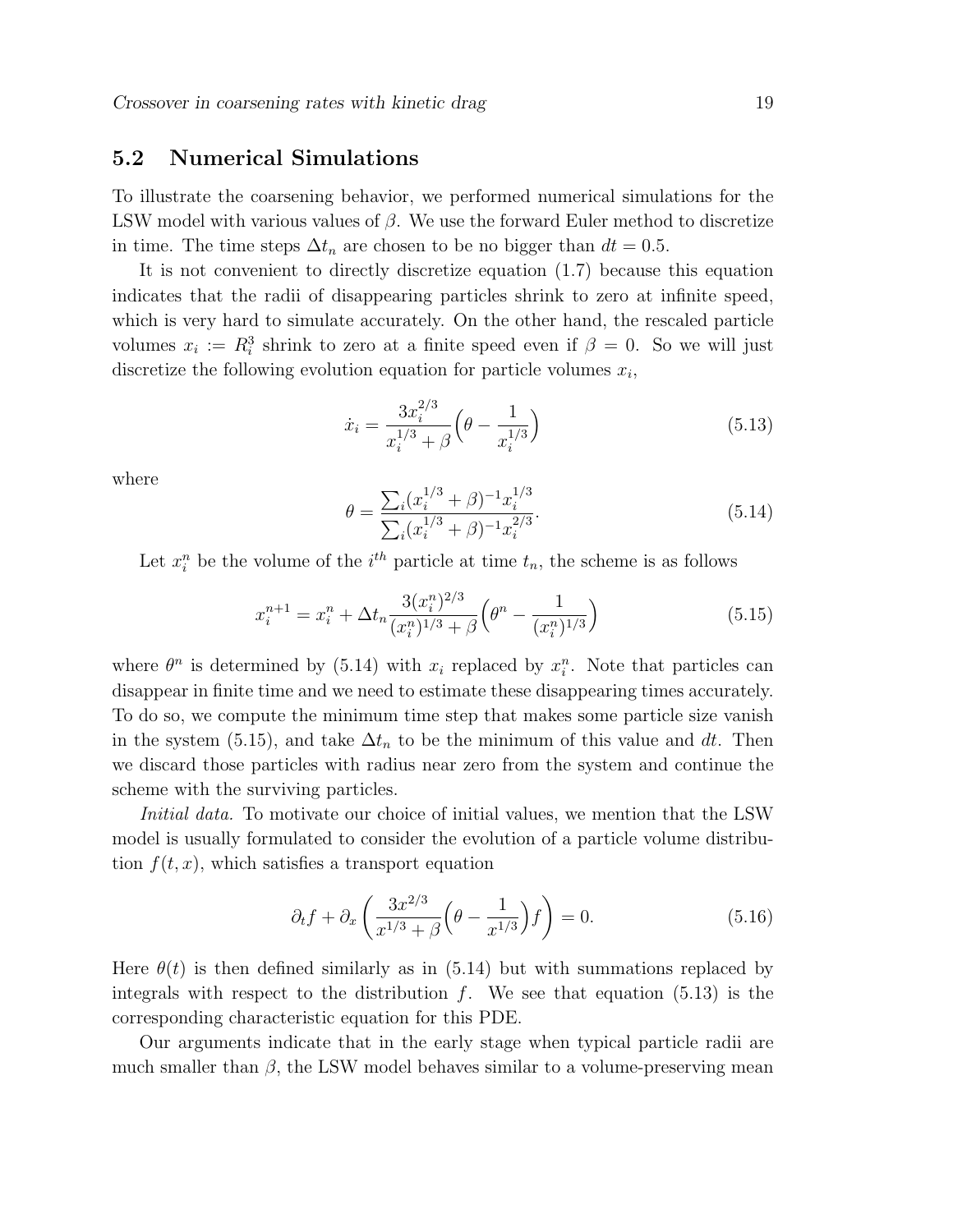curvature flow, governed by

$$
\beta \dot{R}_i = \theta - \frac{1}{R_i}, \qquad \theta = \frac{\sum_i R_i}{\sum_i R_i^2}.
$$
\n(5.17)

The corresponding transport equation for the particle volume distribution is

$$
\partial_t f + \partial_x \left( \frac{3x^{2/3}}{\beta} \left( \theta - \frac{1}{x^{1/3}} \right) f \right) = 0. \tag{5.18}
$$

This equation admits a self-similar solution with a  $C^{\infty}$  profile supported in [0, 1], having the explicit form

$$
f(x,t) = a(t/\beta)^2 f_0(a(t/\beta)x),
$$
\n(5.19)

with  $a(t) = (1+2t)^{-3/2}, \theta = 2a(t/\beta)^{1/3}$  and

$$
f_0(x) = \frac{1}{x^{1/3}(1 - x^{1/3})^5} \exp\left(\frac{-3x^{1/3}}{1 - x^{1/3}}\right). \tag{5.20}
$$

The corresponding solution for 2D was described and used in [3] to compare with experiments concerning island growth on silicon surfaces.

Since the goal of our simulation is to observe the crossover behavior, it is natural to start with a particle size distribution that comes from a self-similar solution for the volume-preserving mean curvature flow. What we do is to first discard the tail  $(1 - \delta, 1]$  of the distribution near  $x = 1$ , since  $f_0(x)$  exponentially decays to 0 as x approaches 1, and then uniformly divide the interval  $[0, 1-\delta]$  into subintervals of size h and use the node points as a set of particle volumes  $\{x_0^0 = 0, x_1^0 = h, x_2^0 = 2h, \dots\}$ . For each  $x_i^0$ , we assign a weight  $m_i := f_0(x_i^0)$  which indicates the relative number of particles of volume  $x_i^0$  that we have. We choose  $\delta = 0.15$  and  $h = 10^{-4}$ .

The simulation approximates, for each i, the volume  $x_i$  of the  $m_i$  particles at later times. So the scheme is exactly (5.15), with the exception that  $\theta^n$  is determined by weighted sums

$$
\theta^{n} = \frac{\sum_{i} m_{i} \left( (x_{i}^{n})^{1/3} + \beta \right)^{-1} (x_{i}^{n})^{1/3}}{\sum_{i} m_{i} \left( (x_{i}^{n})^{1/3} + \beta \right)^{-1} (x_{i}^{n})^{2/3}}.
$$
\n(5.21)

A small but important point in analyzing the data is that, since the systems are translation-invariant in time, a temporal power law  $E(t) \sim t^{-\alpha}$  should be more precisely represented as

$$
E(t) \sim c(t + t_0)^{-\alpha}
$$

for some constant c and time translation  $t_0$ . To best match the form of the solution in (5.19)-(5.20) at early times, we take  $t_0 = \beta/2$ .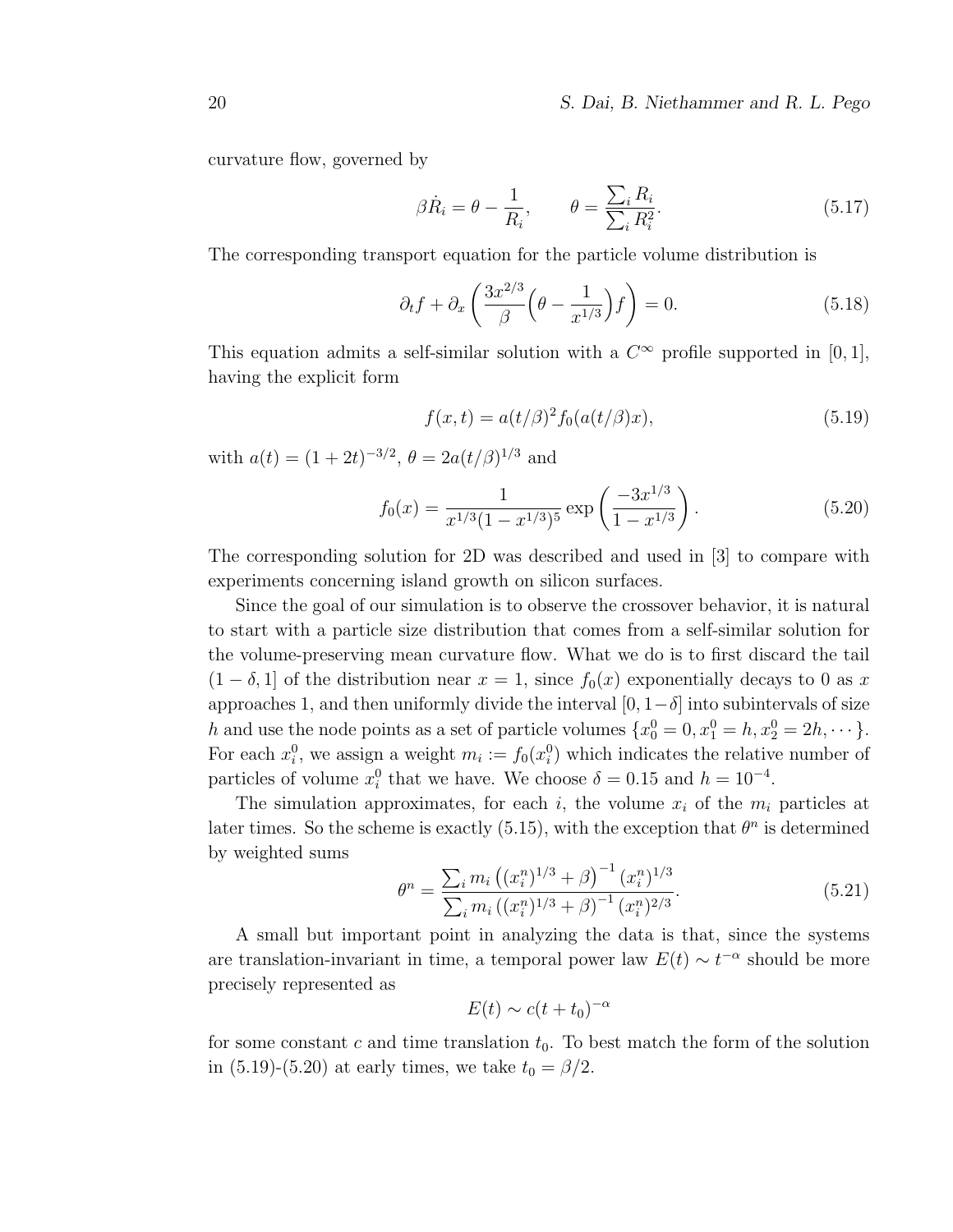Figures 1 and 2 show the behavior of the log of total surface area  $E(t)$  plotted against  $\log(t+t_0)$  for the two values  $\beta = 20$  and 30. It is clear that E behaves similar to  $(t+t_0)^{-1/2}$  at early times and similar to  $(t+t_0)^{-1/3} \sim t^{-1/3}$  later.



Figure 1: LSW model with  $\beta = 20$ . log  $E(t)$  vs log $(t + \frac{1}{2})$  $\frac{1}{2}\beta)$ 

## Acknowledgments

This material is based upon work supported by the National Science Foundation under grant DMS 06-04420 (RLP) and partially supported by the Center for Nonlinear Analysis (CNA) under National Science Foundation Grant Nos. 0405343 and 0635983. RLP and BN thank the DFG for partial support through a Mercator professorship for RLP at Humboldt University and through the Research Group Analysis and Stochastics in Complex Physical Systems.

## References

[1] N. Alikakos and G. Fusco. Ostwald ripening for dilute systems under quasistationary dynamics. Comm. Math. Phys., 238(3):429–479, 2003.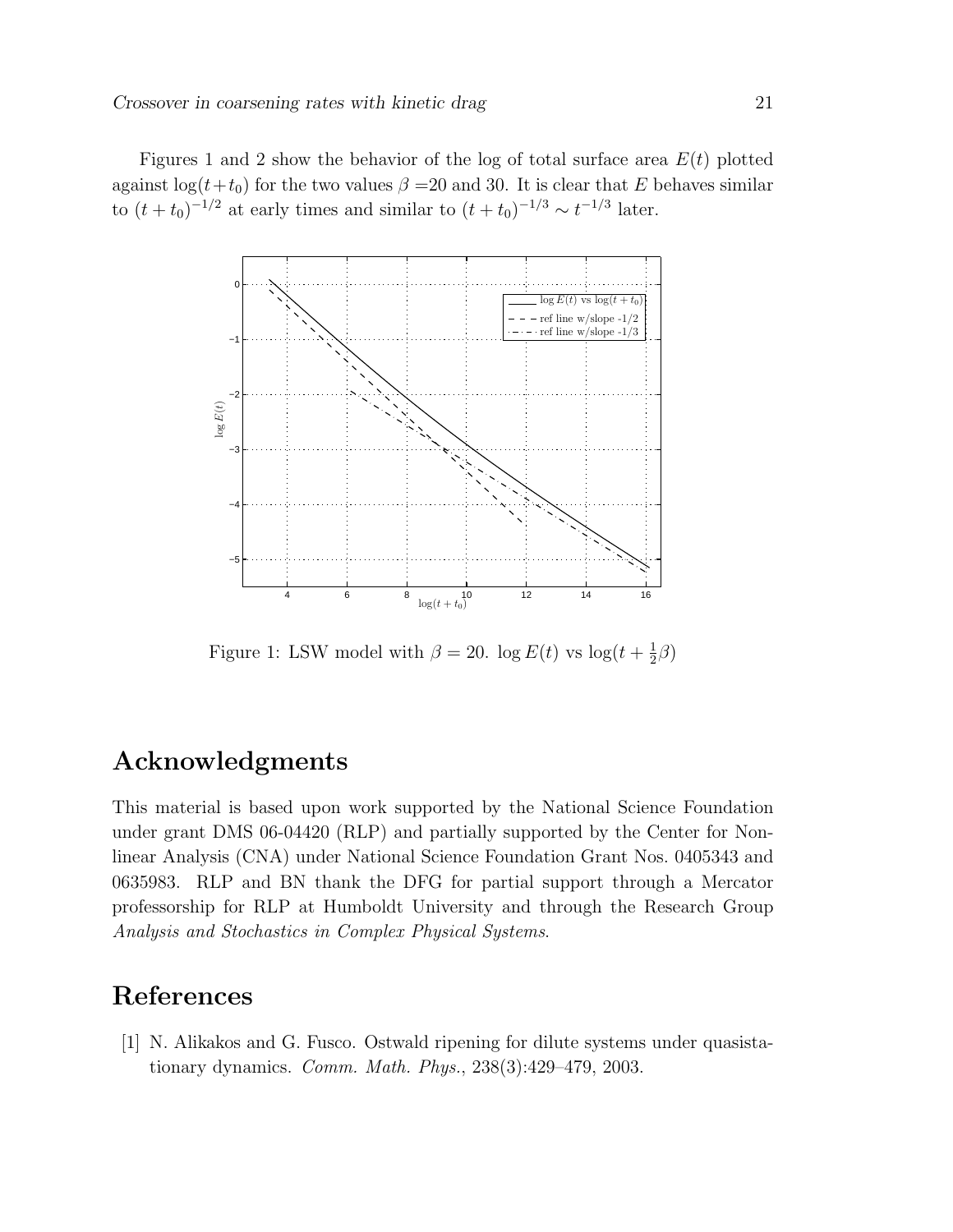

Figure 2: LSW model with  $\beta = 30$ . log  $E(t)$  vs log $(t + \frac{1}{2})$  $rac{1}{2}\beta)$ 

- [2] N. Alikakos, G. Fusco, and G. Karali. The effect of the geometry of the particle distribution in Ostwald ripening. Commun. Math. Phys., 238:481–488, 2003.
- [3] N. C. Bartelt, W. Theis, and R. M. Tromp. Ostwald ripening of two-dimensional islands on Si(001). Phys. Rev. B, 54:11741–11751, 1996.
- [4] S. Conti, B. Niethammer, and F. Otto. Coarsening rates in off-critical mixtures. SIAM J. Math. Anal., 37(6):1732–1741, 2006.
- [5] S. Dai. Universal bounds on the coarsening rates for some models of phase transitions. PhD thesis, University of Maryland, 2005.
- [6] S. Dai. On the shortening rate of collections of plane convex curves by the area-preserving mean curvature flow. submitted.
- [7] S. Dai and R. L. Pego. Universal bounds on coarsening rates for means field models of phase transitions. SIAM J. Math. Anal., 37(2):347–371, 2005.
- [8] S. Dai and R. L. Pego. An upper bound on the coarsening rate for mushy zones in a phase field model. Interfaces and Free Boundaries, 7:187–197, 2005.